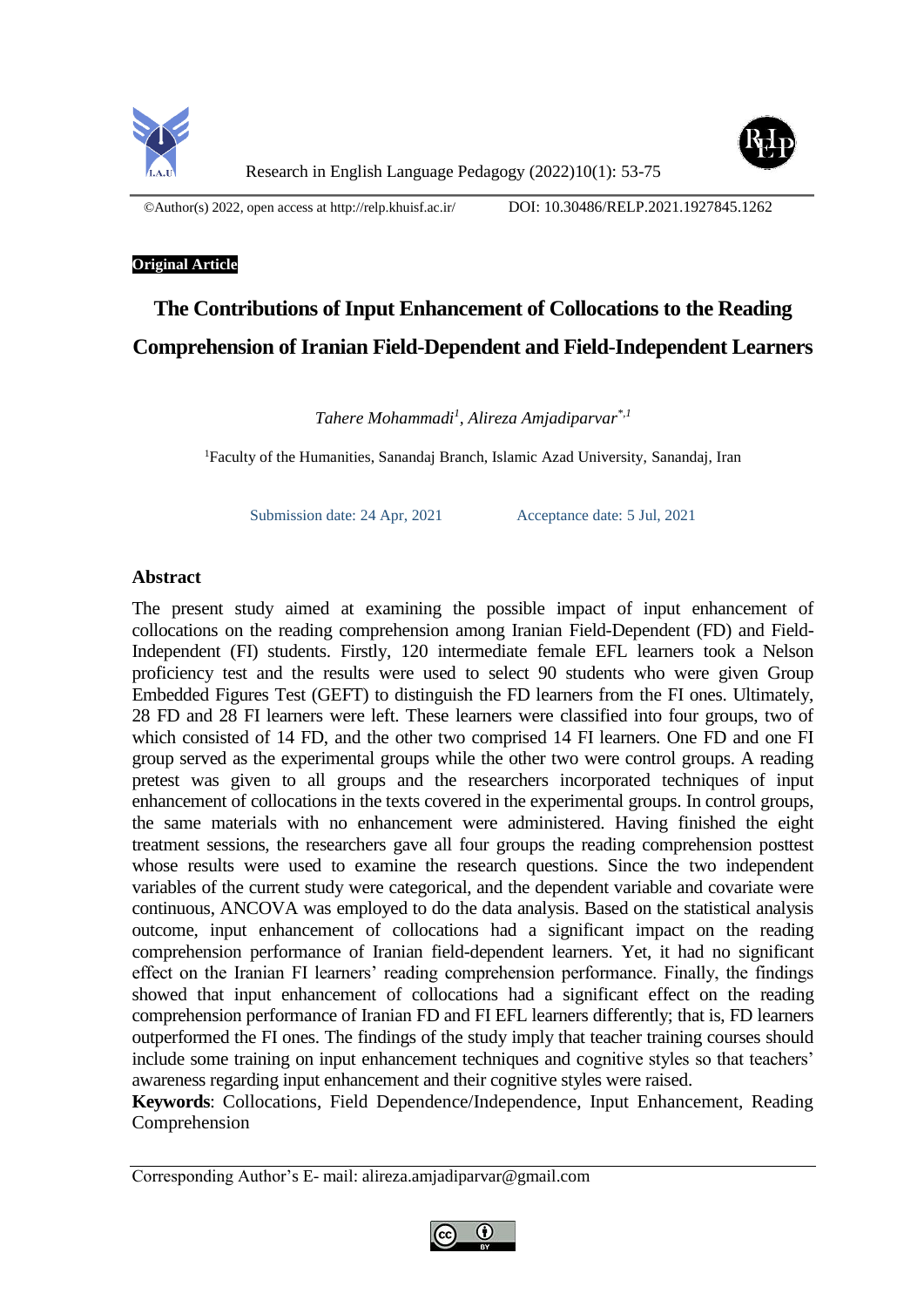#### **1. Introduction**

Reading is regarded as one of the main skills in English as a Foreign Language (EFL) because reading is one of the main sources of input (Torabian & Tajadini, 2017). Since reading is an important skill in EFL contexts, this skill has been explored by many researchers (e.g., Afflerbach et al., 2017; Brevik, 2019; Hwang & Duke, 2020; Pearson & Cervetti, 2017). As Snow (2002) notes, reading comprehension is a process whereby the reader extracts and constructs meaning simultaneously by interacting with the written language. Reading is defined as the process of receiving and interpreting information, by the individual, which is encoded by the written language (Urquhart & Weir, 1998). Many researchers (e.g., Cho et al., 2010; Conrad & Donaldson, 2004; Dreyer & Nel, 2003; Torabian & Tajadini, 2017) consider reading comprehension as one of the essential aspects involved in the process of language learning. The study conducted by Dreyer and Nel (2003) showed that unskilled readers read about one-tenth of the total number of words that are read by their more achieving counterparts. Consequently, texts and reading can serve as one of the main sources of input; therefore, teachers and educators need to pay more attention to this important skill. This implies that if reading is viewed as one of the main sources of input, L2 educators need to incorporate such a skill in language classes effectively and strategically. This would help teachers pave the way for L2 learners to achieve their academic goals.

One of the issues dealt with in the present study is the learners' lack of the required level of vocabulary and collocations to figure out the texts. In the same vein, multiple studies (e.g., Pei, 2008; Prodromou, 2003) have concluded that knowledge of collocation constitutes one of the important parts of our language knowledge. Furthermore, multiple models of mental lexicon have incorporated collocations as one of the essential elements of vocabulary knowledge (Nation, 2001). Collocations can be regarded as one group of vocabulary which is typical in the lexical arrangements of languages. When words with a syntactic capacity as the main components of a sentence are joined together, collocations, which are considered as a sort of vocabulary, are made (Howarth, 1998). As Lewis (2000) stated, collocations are those words that often co-happen. Since collocations are prefabricated, they present difficulties for EFL learners which, in turn, make teachers embrace proper strategies so that students can pay more attention to them. Noticing via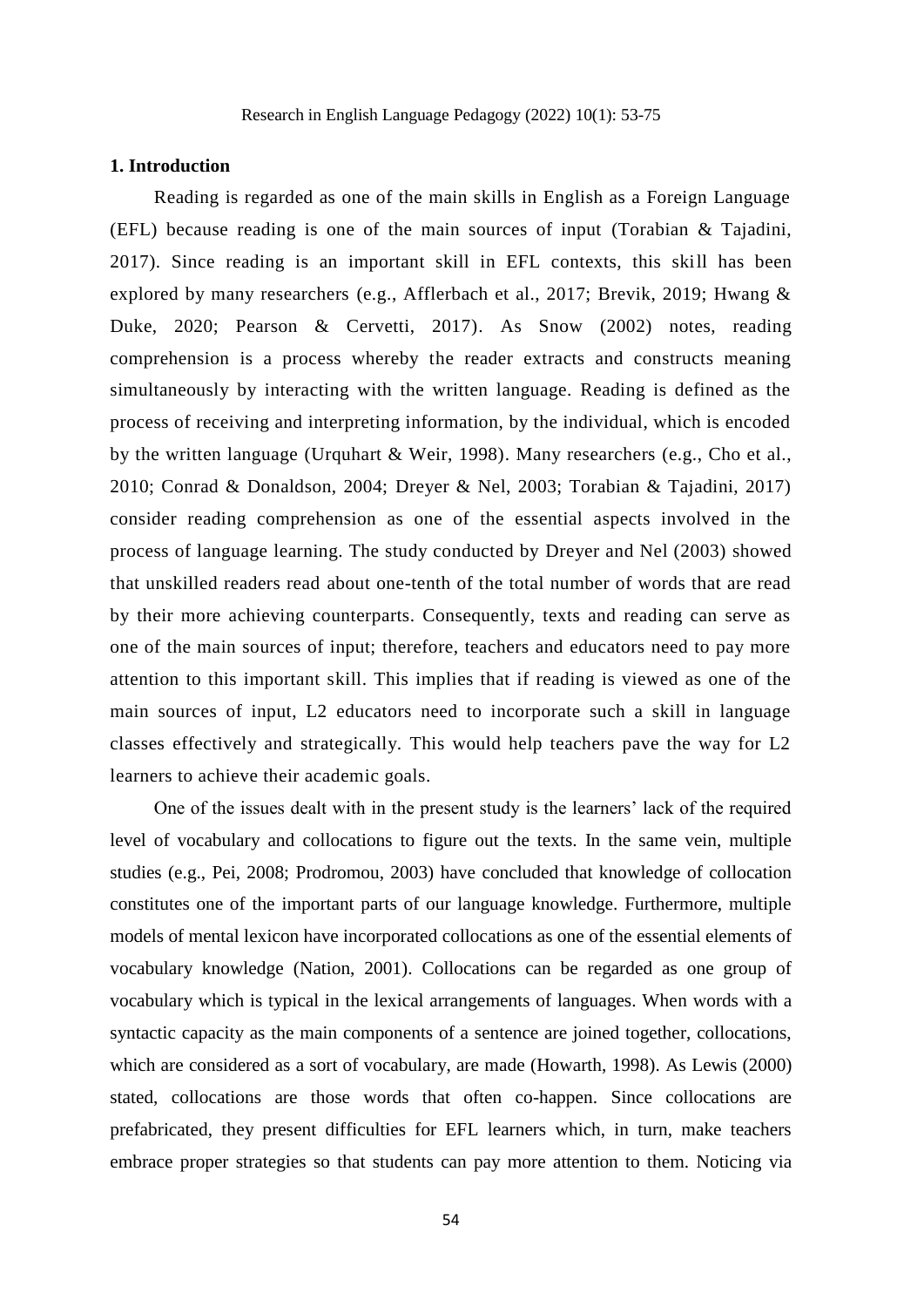input enhancement is a way by which not only consideration of the learners is centered on collocations, but also their cognizance is enhanced.

Schmidt (2001) is one of the researchers who stated that cognizance of the learners is added by conscious consideration which is vital for the learning process. Also, some Second Language Acquisition (SLA) specialists like Tomlin and Villa (1994) brought up that consideration without awareness is pointless in the process of language learning. Although the recognized data might be enlisted in memory, no learning takes place without noticing. Furthermore, due to the existence of many associated elements, the cycle of second language acquisition is an intricate one (Ellis, 2008). As a result, when teachers understand the learning process with intellectual styles, they can give a premise to powerful learning in both classes and computer labs (Jamieson, 1992).

The concept of cognitive style is characterized as the connection between personality and cognition. In general, the way we learn is affected by our cognitive style and the method we adopt to manage issues. There are a lot of cognitive styles in theory; However, only a couple of cognitive styles such as field-dependence/independence and reflexivity/impulsivity have received attention from L2 specialists recently (e.g., Altun & Cakan, 2006; Ghonsooly & Eghtesadee, 2006; Jamieson, 1992; Sadeghi et al., 2013). Field independence/dependence (FI/D), for example, is one of the fascinating cognitive styles for L2 researchers. According to Brown (2000), field dependence (FD) is defined as a psychological style where a person looks at the entirety of a learning task with diverse items. A FD person can only contemplate a specific item when it happens in a field of different items. The field might be either perceptual or conceptual like thoughts or feelings. On the other hand, field independence (FI) alludes to a psychological process where a person's concentration can be on specific things and is not distracted by things in the setting.

A variety of investigations (e.g., Chapelle & Roberts, 2006; Kheirzadeh & Kassaian, 2011) have been carried out on the differences between FD and field-independent learners, as well as, how they perceive and interact with the learning environment. As mentioned by Chapelle and Roberts (2006), FD students are more likely to be influenced by the learning setting, and they more easily adopt the structure or idea of instruction compared to FI students. Accordingly, they obtained evidence for the relationship between FI style and L2 success. A look at the previous investigations (e.g., Hansen & Stansfield, 1981; Stansfield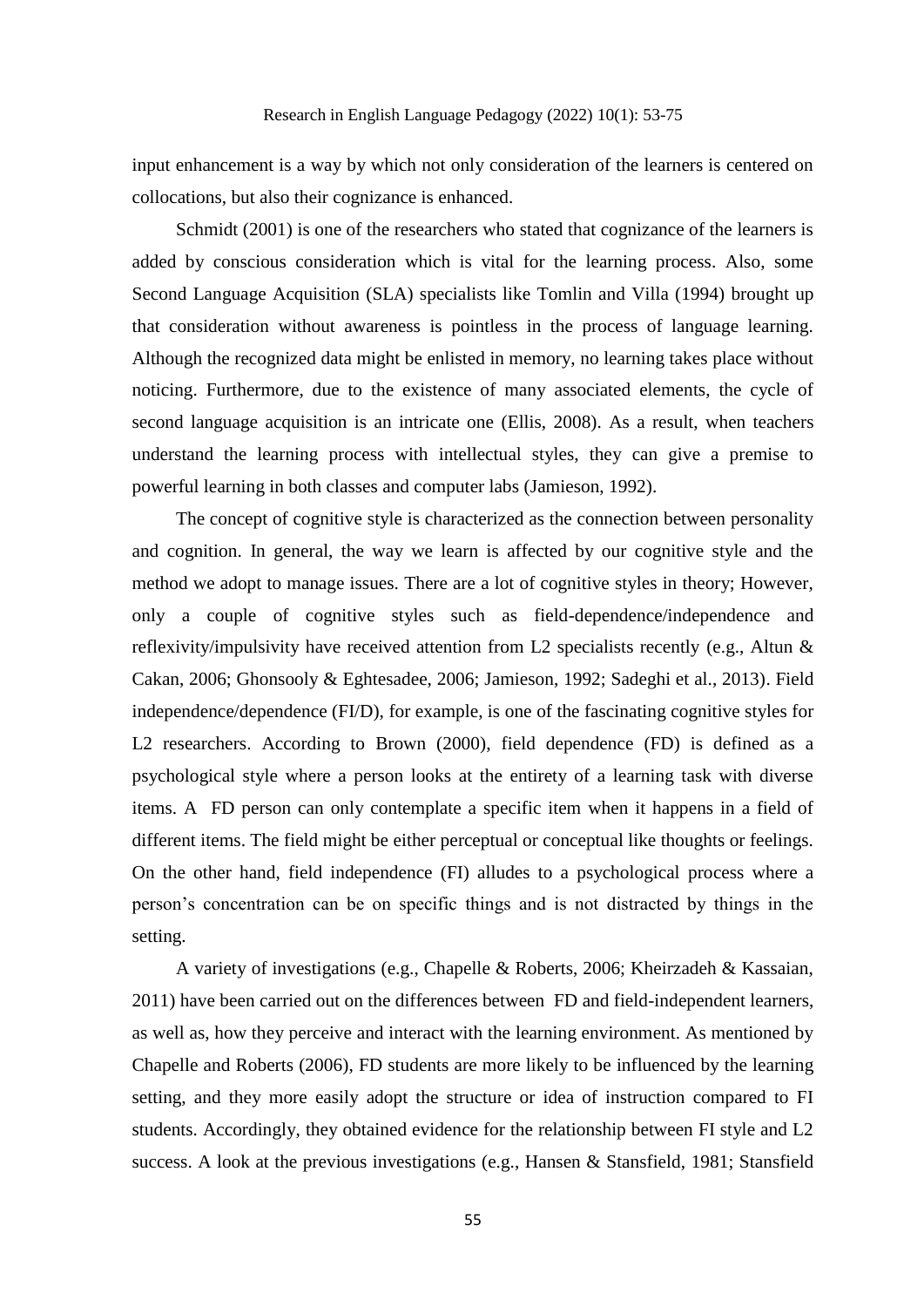& Hansen, 1983) shows that the cognitive styles associated with the FD and DI students have been the focus of many investigations. However, no investigation has examined the impact of input enhancement of collocations on the reading comprehension of Iranian FD and FI learners.

#### **2. Literature Review**

Many studies have been conducted to investigate the influence of input enhancement and FD/FI cognitive styles on second language acquisition in general, and collocation and skills learning in particular. These studies have revealed some interesting points regarding FI/FD learners and their differences in acquiring language skills and components. A few of these studies are reported below.

# **2.1. Input Enhancement and Lexical Learning**

Numerous empirical studies have been conducted on the effect of input enhancement on the acquisition of lexical items in an EFL setting; a few of which are provided in the following section in chronological order.

The influence of enhancement collocations input in the process of reading on the collocation learning and preservation of EFL learners was investigated by Goudarzi and Moini (2012). In their study, collocations were introduced to three groups: highlighted (bold), non-highlighted, and L1 glossed forms. The outcomes demonstrated that the learners in the L1 glossed group outperformed the learners in other groups and the members of the highlighted group performed better than members of the non-highlighted group.

Szudarski and Carter (2016) carried out a study to examine L2 learners' acquisition of verb-noun and adjective-noun collocations. The subjects participated in two modes of instruction including input flood only and input flood plus input enhancement in the form of underlining. Findings revealed that input flood plus input enhancement leads to the acquisition of collocations only at the level of form recall and form recognition.

Jones and Waller (2017) conducted a quasi-experimental study investigating the effectiveness of implicit and explicit teaching approaches combined with textual and aural input enhancement on the acquisition of lexical items in a higher education context. The results of the study offered some evidence that textual and aural input enhancement can have a positive impact on vocabulary learning and use across both receptive and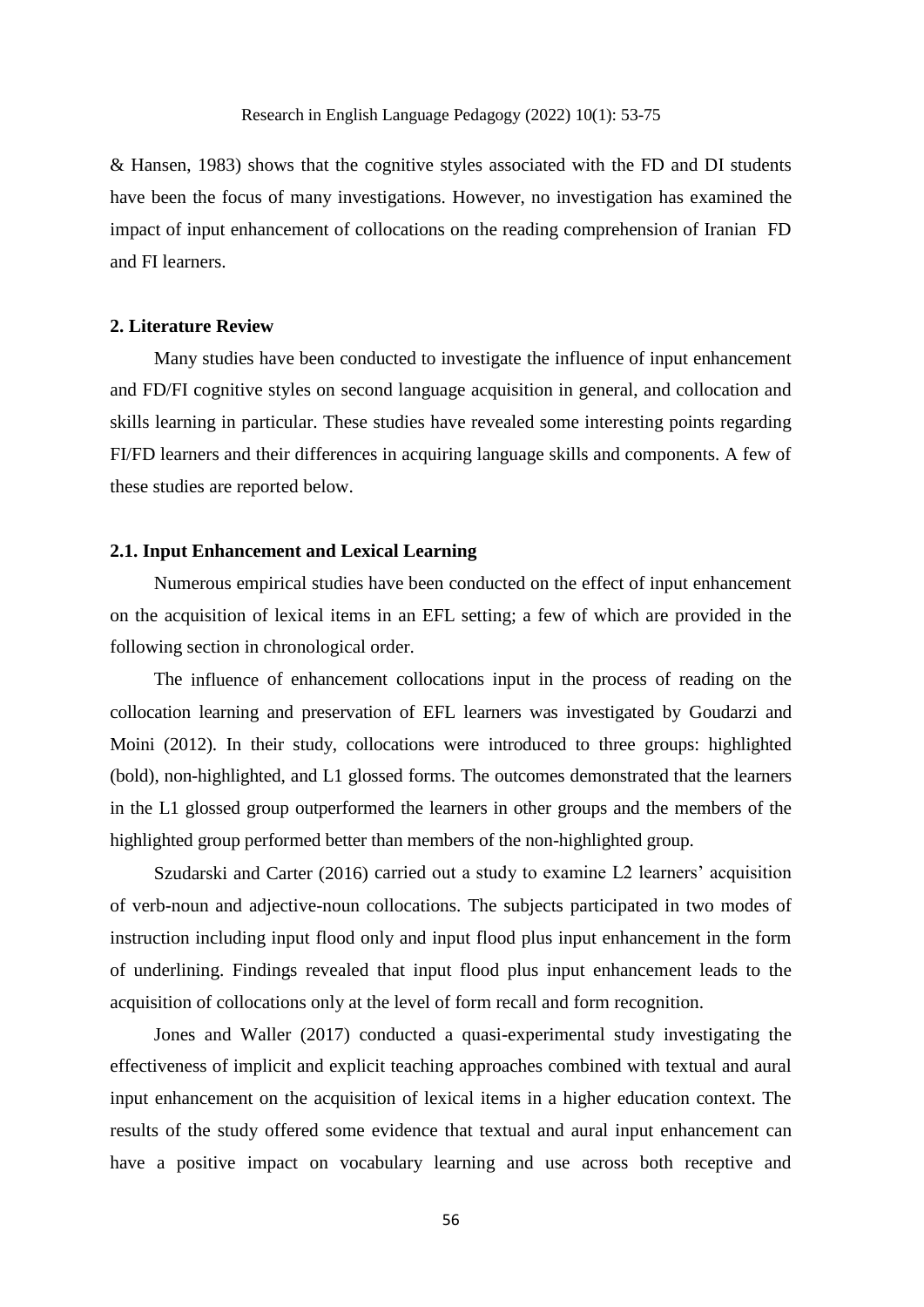productive skills.

Mohamadian and Sabbagh Shabestari (2017) examined the effect of implicit input enhancement on learning grammatical collocations. Two groups of Iranian intermediate EFL high school students participated in this study. Some of them were assigned to the control groups and the others to experimental groups who received treatment sessions. The findings showed that enhancing the collocational input is not significantly beneficial for EFL learners.

Fazlali and Shahini (2019) also conducted a study to examine the effect of input enhancement as an implicit and consciousness-raising as an explicit method of instruction on improving grammatical and lexical collocation knowledge of Iranian EFL learners. The results of their study showed that input enhancement had no significant effect on expanding the grammatical collocation knowledge of Iranian EFL learners, while it had a significant effect on the advancement of lexical collocation knowledge. It was also concluded that consciousness-raising instruction had a significant effect on increasing both lexical and grammatical collocation knowledge of Iranian EFL learners.

#### **2.1. Field-Dependence/Field-Independence and Language/Component Acquisition**

A great number of researchers have maintained that learners' cognitive style of field-dependence/independence is a determining factor affecting the way a language or its components are acquired. In what follows, some of the studies are briefly reviewed.

Jamieson (1992) examined the features of successful and unsuccessful L2 learners regarding their cognitive style. The findings indicated that there was a positive relationship between FI and proficiency in ESL. Similarly, Littlemore (2001) investigated the communication strategies used by L2 learners. The findings showed that FD learners make more extensive use of communication strategies compared to FI learners. However, FI learners used strategies that are concerned with a concentration on individual features of the target item.

In their study, Rickards et al. (1997) had undergraduate students who take and did not take notes while listening to two passages with or without structural cues. The results of their study indicated that notetaking on signaled texts could maximize the recall, while on non-signaled texts, the recall was considerably diminished. The results also indicated that notetaking in the presence of signals enhanced recall of FD but not FI learners. This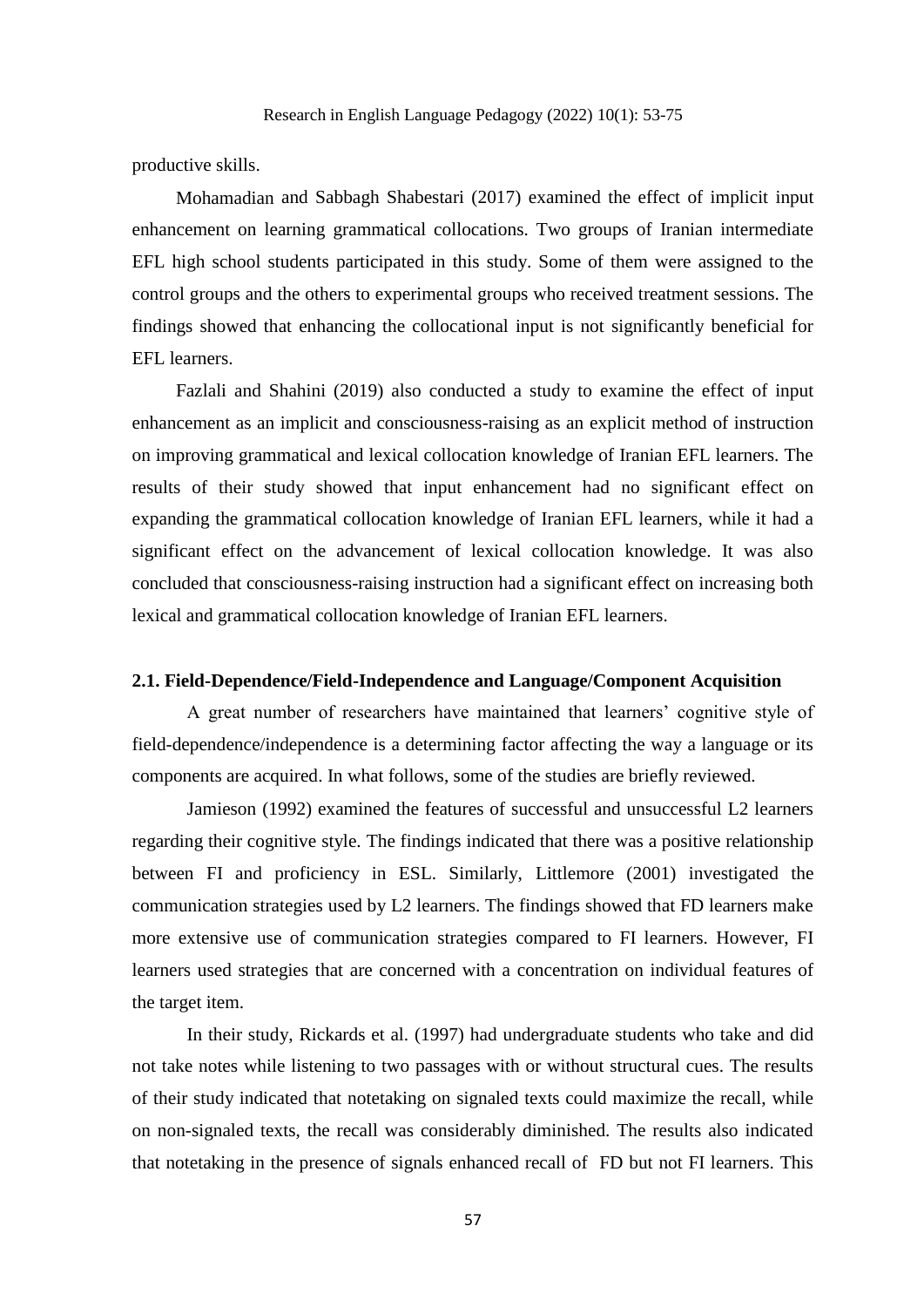issue was further examined in a reading context. For FI learners, the ability to recall was highly increased across passages of the same structure in the non-notetaking conditions, while for the FD learners only in the notetaking conditions recall was enhanced. Finally, it was concluded that individuals with FI and FD styles adopted different strategies while doing listening and reading comprehension activities.

In their paper, Boutin and Chinien (2005) reported the findings of a quasi-experimental longitudinal study carried out to determine the relationship between cognitive style fielddependent/FI and the performance of adult learners on ICT mediated testing of listening comprehension and speaking ability in the second language. Their findings revealed that there is no interactive effect of learners' cognitive style (field-dependent/ field-independent) and ICT-mediated testing of listening comprehension and speaking ability.

Vahabi (2006) discussed the relationship between EFL students' FD/FI cognitive style, competence, and communication strategies in writing. The outcomes of the study demonstrated that Iranian English language learners' FD/FI cognitive styles and the number and type of their conceptual strategies in writing are not connected. Furthermore, in Altun and Cakan's (2006) study, it is acknowledged that there is no significant relationship between students' academic achievement and their cognitive process styles.

The role of the cognitive style of FD/FI in the utilization of cognitive and metacognitive reading strategies for experienced and beginner readers was investigated by Ghonsooly and Eghtesadee (2006). The outcomes of the study demonstrated that the difference between the cognitive strategies utilized by novice FD and novice FI readers as well as the frequency of metacognitive strategies considered insignificant.

In their research, Niroomand and Rostampour (2004) examined the effect of field dependence/independence cognitive styles and gender differences on EFL learners' lexical knowledge. The findings of their study revealed that cognitive styles of FD/FI affect lexical knowledge. It was finally concluded that understanding the effective role of students' cognitive aspects will enable teachers and researchers to design appropriate materials and activities to help students improve their lexical competence.

In a study, Nozari and Siamian (2015) investigated how FD/FI is related to English text comprehension and academic success of Iranian high school learners. The results of the study showed that FD cognitive style significantly explains variation in the reading comprehension scores.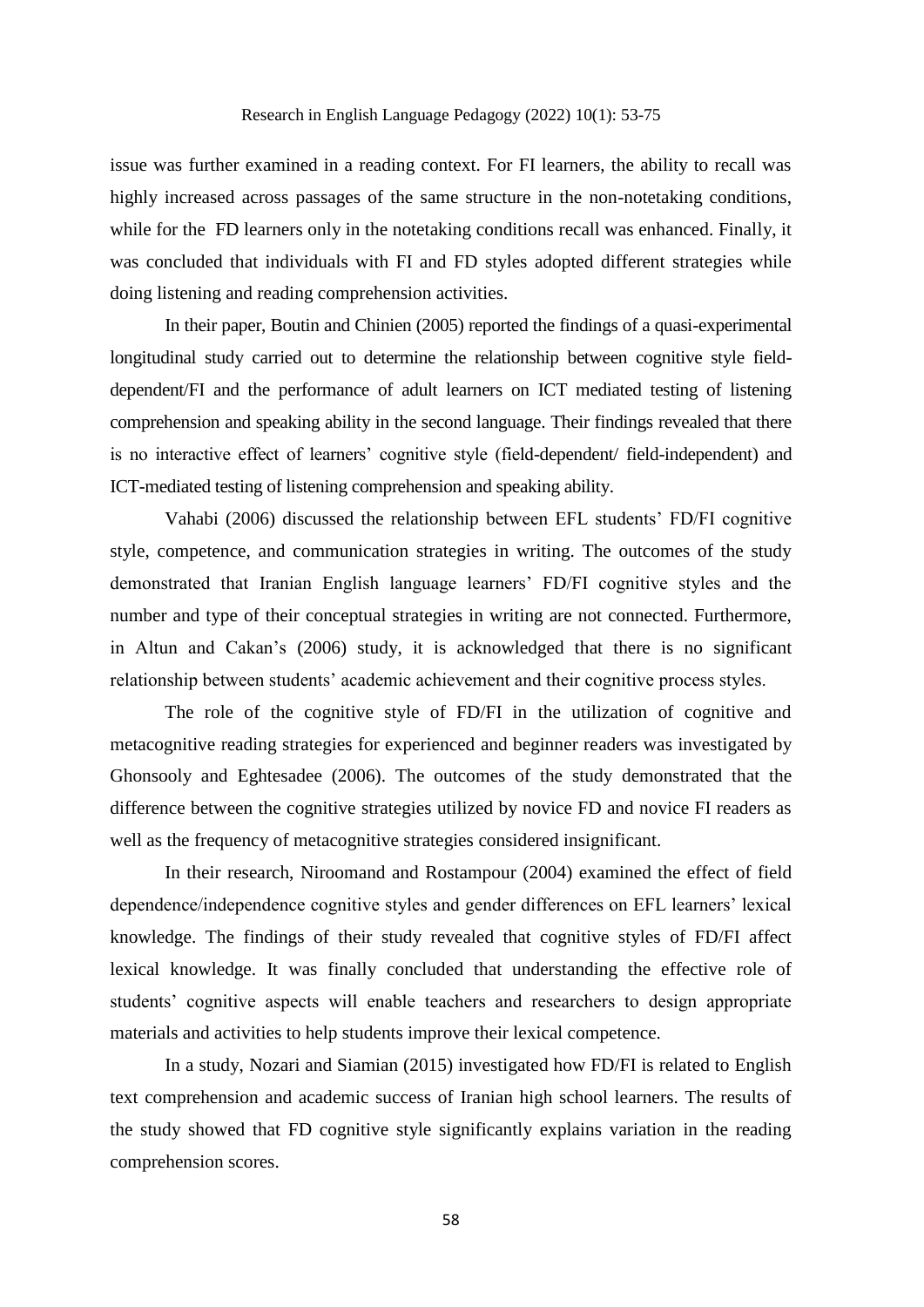In their study, Kharaghani and Ghonsooly (2015) examined how teaching vocabulary using reciprocal instruction and cooperative learning impacts Iranian undergraduate university student's reading comprehension and reading motivation. They used an experimental design in which groups of learners took reading pretest and posttest. The results of their study pointed out the relationship between vocabulary knowledge and the level of motivation in reading comprehension skills of Iranian learners.

Khodadady et al. (2016) explored the relationship between FI/FD cognitive styles and achievement in English as a foreign language. The analysis of the collected data revealed a significant relationship between cognitive styles and EFL achievement. It was reported that neither the FD, nor the FI genus of cognitive styles related to the achievement. However, the results of the independent samples *t-*test indicated that the FI students' EFL achievement was significantly higher than their FD counterparts.

In their study, Fani and Hashamdar (2017) investigated the comparative effect of visual and auditory input enhancement on the use of cohesive devices in the writing of Iranian EFL field-dependent and independent learners. The findings of their study revealed that visual input enhancement was significantly more effective than auditory input enhancement in terms of their effects on the use of cohesive devices in both FD and FI language learners. Hashemian and Farhang-Ju (2018) investigated the possible effects of metalinguistic feedback on FI/FD intermediate L2 learners' writing accuracy. The results of their study revealed that both the FI and FD learners benefited from metalinguistic feedback, but the FD participants outperformed the FI ones.

Naseri and Khodabandeh (2019) compared the impact of audiovisual input enhancement on collocation learning in traditional and mobile learning contexts. The results of the study indicated that audio-visual input enhancement positively affected EFL learners' collocation learning and enhanced their accuracy concerning collocation use in narrative writing. Moreover, in comparison to the traditional learning context, audiovisual input enhancement teaching techniques were significantly effective in the mobile learning context in terms of collocation learning. Furthermore, the efficiency of audiovisual techniques of input enhancement employed in teaching was not significantly different between the experimental groups in two learning contexts in terms of enhancing EFL learners' accuracy concerning collocation use. FI learners performed better through deductive lessons, while FD learners did better with the inductive styles of teaching.

59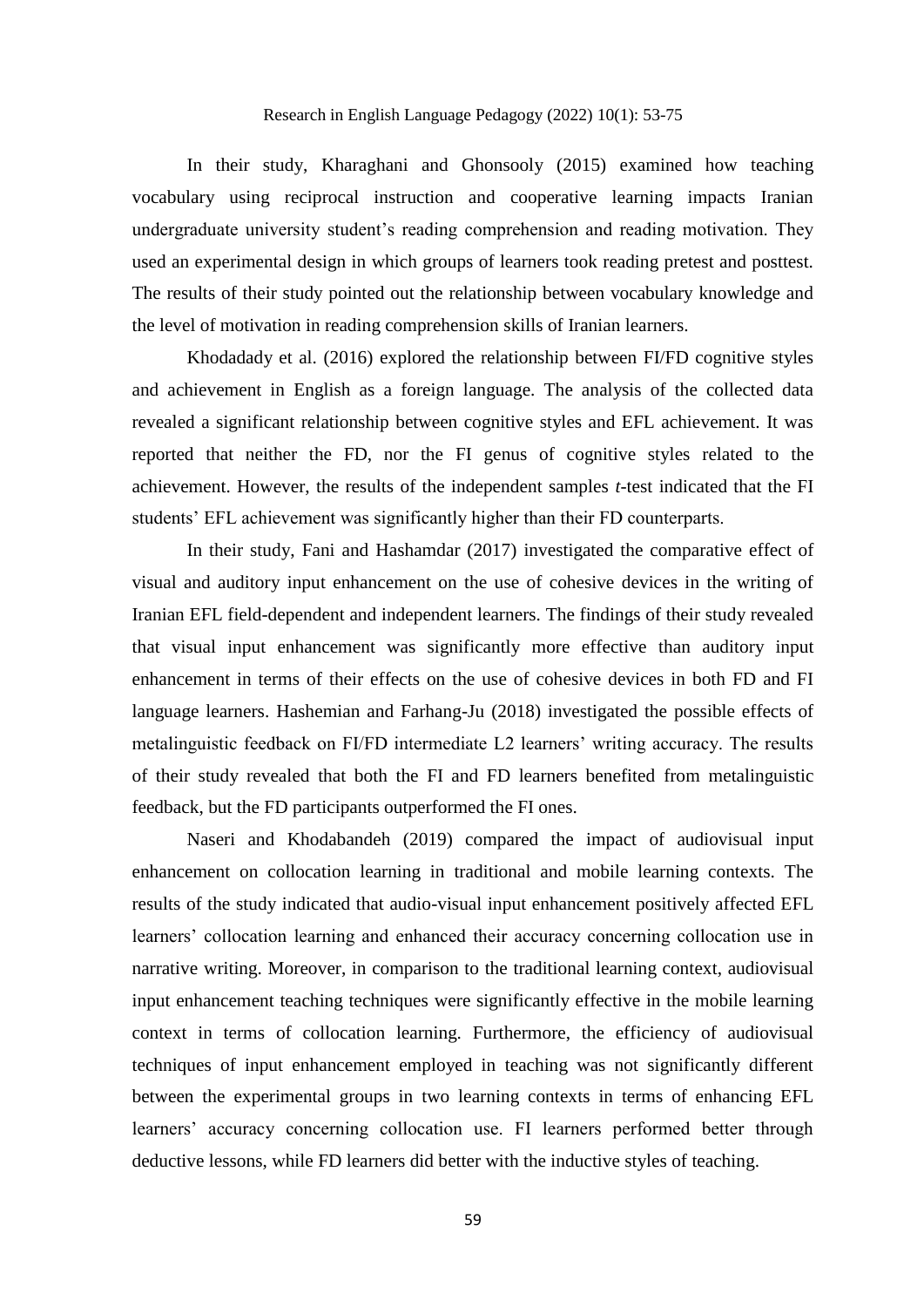To the best of the researchers' knowledge, since no investigation has ever been conducted to examine the impact of input enhancement of collocations on the reading comprehension of Iranian field-dependent and FI learners, this study is an attempt to fill this research niche by addressing the following research questions:

**RQ1:** Does input enhancement of collocations have a significant effect on the reading comprehension performance of Iranian field-dependent learners?

**RQ2:** Does input enhancement of collocations have a significant effect on the reading comprehension performance of Iranian field-independent learners?

**RQ3:** Is there any significant difference between the effects of input enhancement of collocations on the reading comprehension performance of Iranian field-dependent and field-independent learners?

#### **3. Methodology**

#### **3.1. Design and Context of the Study**

This study adopted a quasi-experimental design since the researchers were not able to have pure randomization in the selection process and assignment of the participants to the two experimental and control groups. As the researchers are limited to live in Sanandaj, the context of the study was the English institutes located in this city.

# **3.2. Participants**

The study was carried out on female learners studying at language institutes in Sanandaj, Kurdistan province. At the outset, 120 adult EFL intermediate female learners studying at the language institutes in Sanandaj were selected. The initial 120 learners were selected through convenience sampling from among 15 classes. They were within the age range of 20 to 30. To choose a homogeneous sample of the participants in terms of language proficiency, they were given Nelson English Language Tests (series 200 B) the results of which were used to select 90 learners. Ninety students participated in this study, with their scores falling within the range of one standard deviation below and above the mean score. Then, the students took a Group Embedded Figures Test (GEFT) the results of which were used to divide the subjects into the following categories: two FD and two FI groups. Table 1 represents the demographic information of the participants: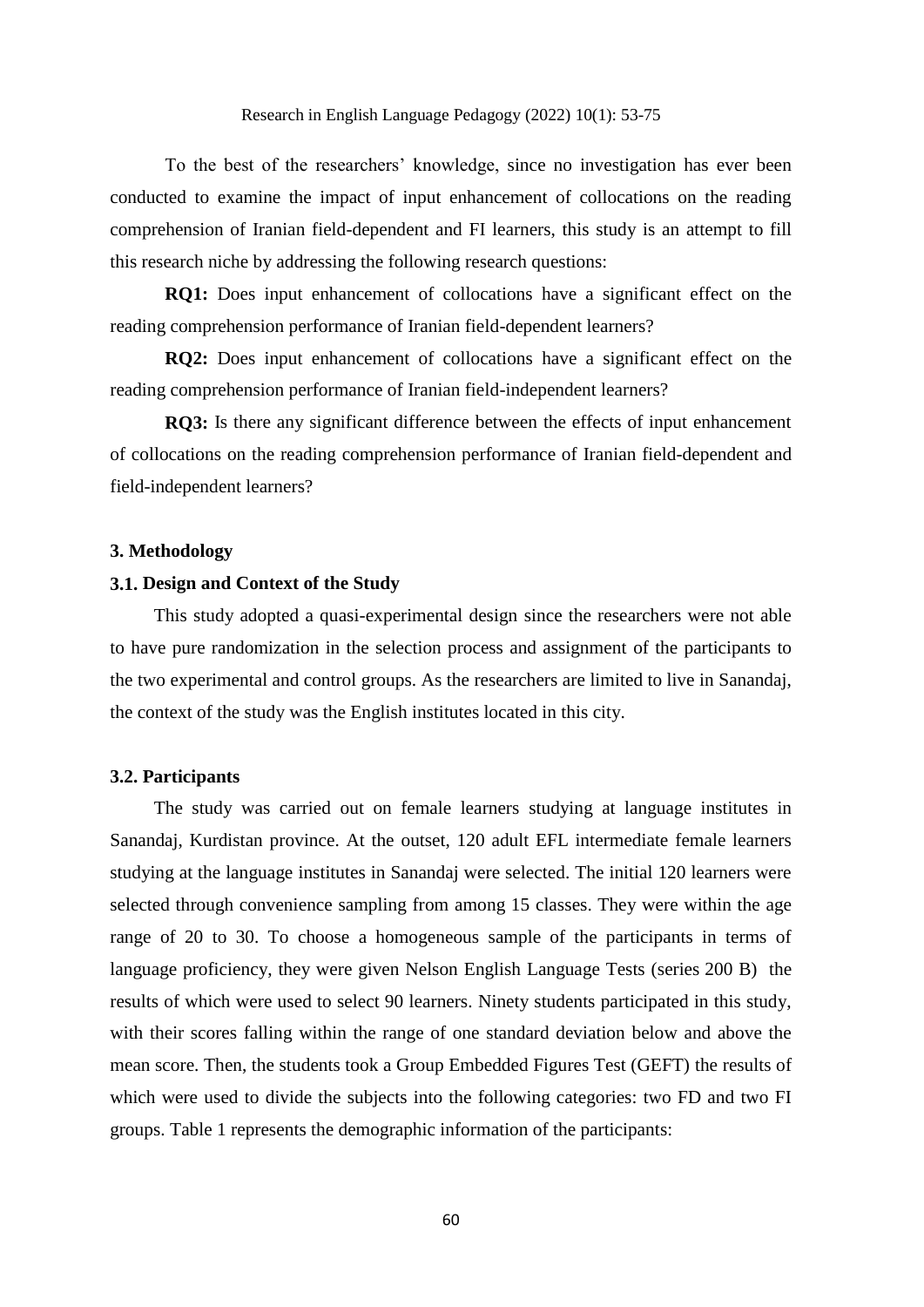Table 1.

| Cognitive Style | Field-dependent | Field-Independent | Mixed-Tendency |
|-----------------|-----------------|-------------------|----------------|
| Number          |                 |                   |                |
| Mean Age        | 25.5            | 24.7              | 26.5           |
| Gender          | Female          | Female            | Female         |

*Demographic Information of the Participants* 

#### **3.3. Instruments and Materials**

#### **3.3.1. Group Embedded Figures Test**

Group Embedded Figures Test (GEFT) was administered to distinguish fielddependent learners from independent learners. The GEFT instrument devised by Witkin et al. (1971) is made up of three sections containing 25 complex figures within which simple geometric figures are embedded. The simple forms are present in the complex figures in the same size, the same proportions, and in the same direction as when they appear alone. The students were asked to identify eight simple forms (labeled A to H). The first section consists of seven complex figures (practice items timed at two minutes) and the second section is made up of nine-item tests timed at five minutes, with each set consisting of nine complex figures each. The respondents, in the current study, were asked to find the simple forms (A to H) in the complex figures and to trace them in pencil directly over the lines of the complex figures. Therefore, the total number of figures is 18 since the seven beginning figures are for practice and familiarizing students with the test. The maximum possible raw score would be 18 which is obtained by adding the correct number of responses on the second and third parts of the test. A high score (11-18) means that the candidate could separate the simple figure from the complex figure and has tendencies considered to be FI. The converse is true for those who have low scores  $(0-7)$  on the test, and they are considered to be FD. Candidates with mid-level scores (8-10) are considered to have mixed tendencies. According to Witkin et al. (1971), the test has a Spearman-Brown reliability coefficient of 0.8 to 0.9 and an acceptable validity.

### **3.3.2. Nelson Test**

Nelson English Language Test, series 200 B, by Fowler and Coe (1976) was utilized for homogenization of the participants concerning the proficiency of general language knowledge. This test was opted for due to its accessibility, and because it is reported to be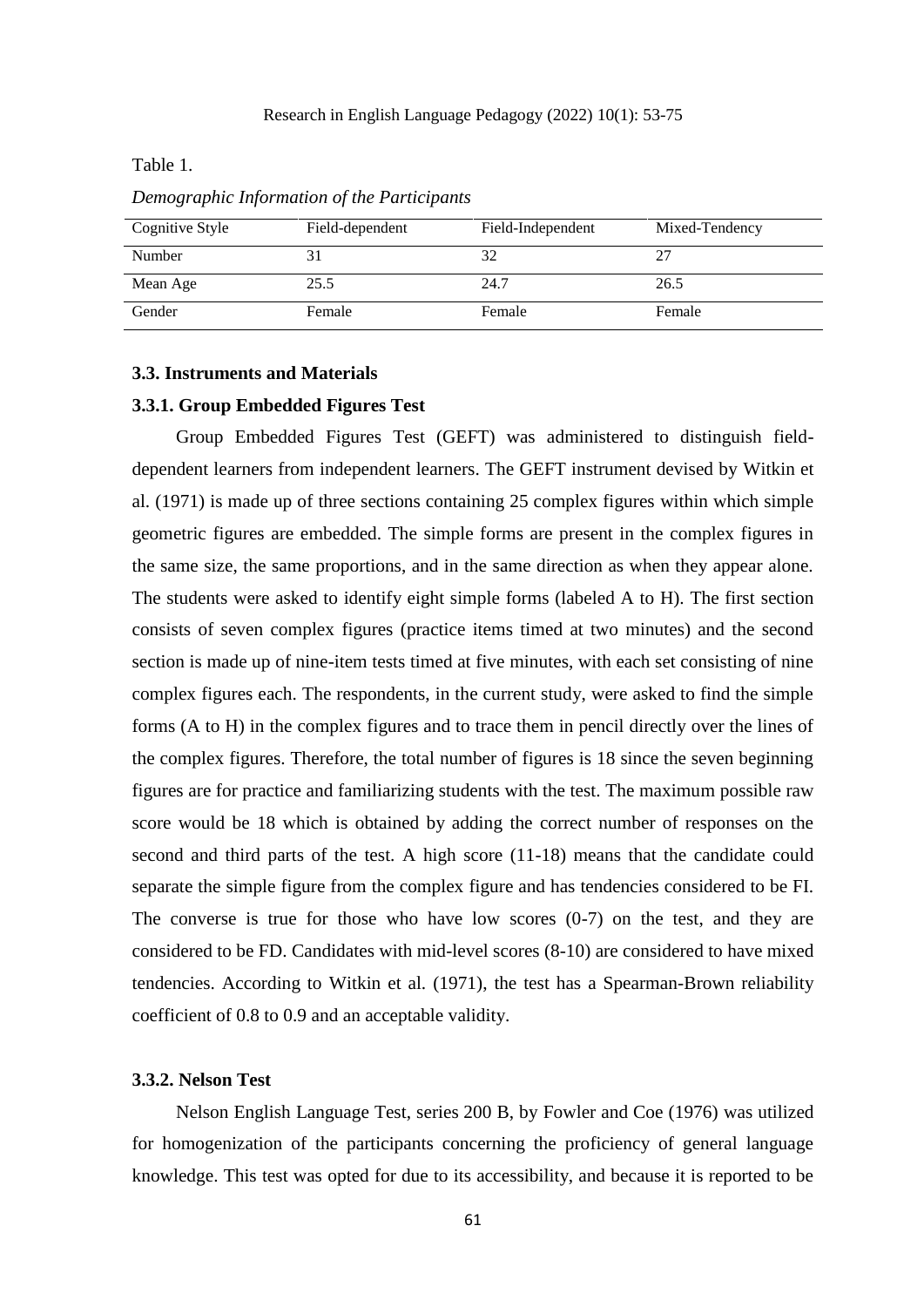appropriate to check the level of the intermediate EFL learners. The test includes 50 multiple choice questions and the first 14 questions are concerned with choosing words and phrases to complete a text. It is a multi-choice cloze test. The rest are sentence completions that must be completed by selecting one of the options which have been given. Here, options are words and phrases once again. As long as reliability depends on the sample, in the beginning, the pilot test was performed on 30 participants with similar qualities to the main study participants, and Cronbach's Alpha was run on the scores. The index of reliability was 0.87 which is in an acceptable range. After that, the test was given to 120 primary apprentices, and the results of the test were used for selecting those participants whose scores were between one standard deviation above and lower than the average. Following the obtained results, 90 of the 120 primary apprentices were selected.

# **3.3.3. English Collocations in Use**

*Collocations in use* by McCarthy and O'Dell (2006) was used as the material for the current study. The book contains sixty units covering different topics through which a lot of collocations are presented. The book was used both as supplementary course material, and as a source for selecting the collocations chosen for treatment in this study.

#### **3.3.4. The Reading Pretest and Posttest**

The scores of the reading section of the Preliminary English Test (PET) were used as the reading pretest and posttest (The reading sections of two versions of PET were used). Preliminary English Test is a test of intermediate language proficiency which contains 35 reading comprehension items, 25 listening comprehension items, and two writing tasks as well as a speaking section (Quintana, 2015). In the present study, only the reading comprehension sections were used.

# **3.4. Data Collection Procedure**

Initially, 120 female EFL learners at language institutes in Sanandaj were chosen through convenience sampling from among different classes. To ensure that all the participants were at the same level of proficiency, a Nelson proficiency test (Test 200 B) was administered to the 120 participants out of whom 90 were chosen. The 90 participants were selected and given GEFT to identify the field-dependent and independent individuals.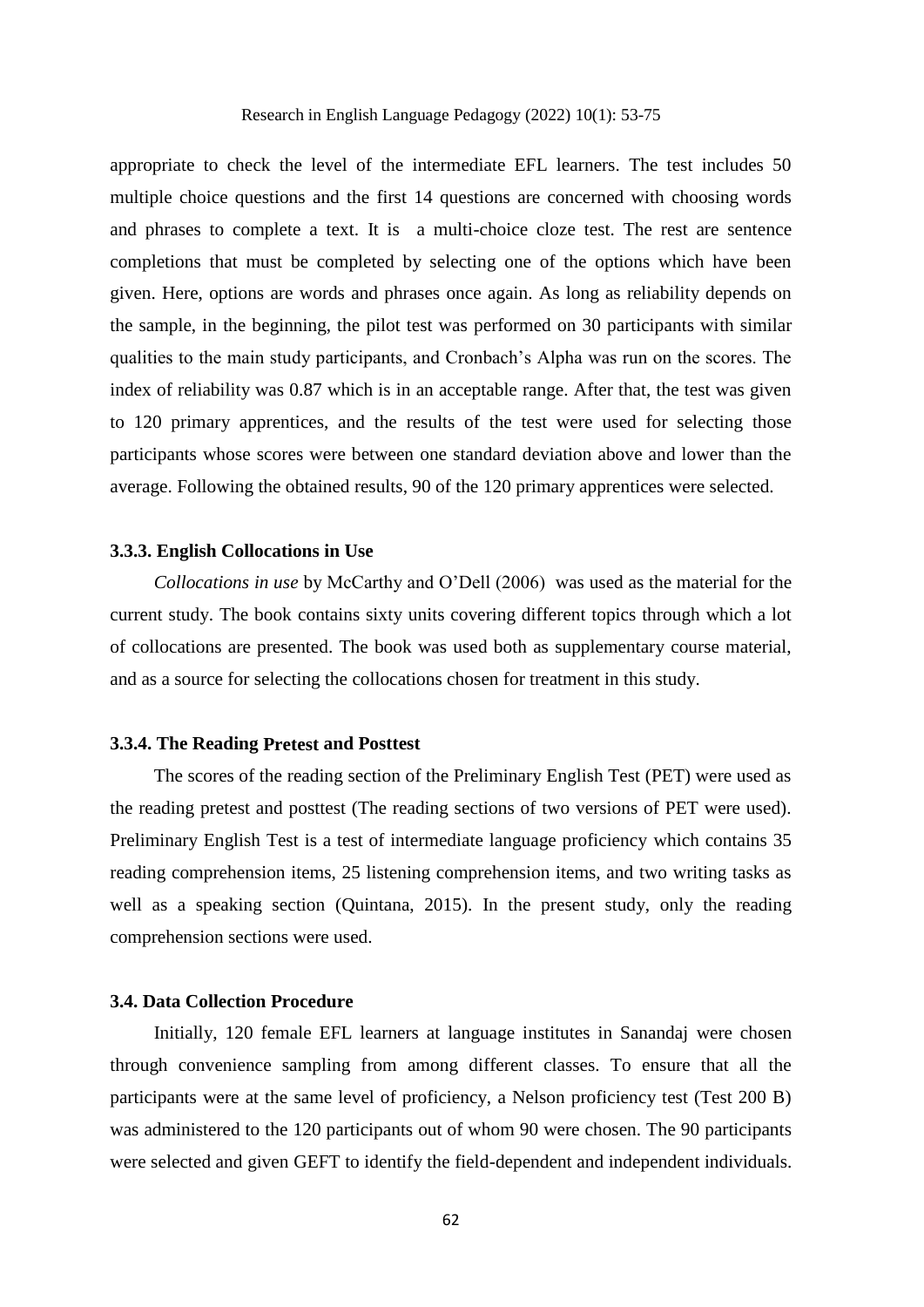The results of GEFT indicated that there were 31 FD 32 FI learners, and 27 learners who had mixed tendencies. The learners who had mixed tendencies were excluded from the study. Moreover, three FD learners and four FI learners left during the study which led to the ultimate number of 28 FD and 28 FI learners. These participants were categorized into four groups. Overall, 14 FD learners were identified and divided into two groups. Also, 14 FI learners were identified and divided into two groups. Therefore, four groups were formed, each consisting of 14 members. Two groups consisting of one 14-member FD individuals and 14 FI ones, respectively served as the control groups and the other two groups as the experimental groups of the study. Then, a reading pretest extracted from PET was given to the participants in all four groups. After ensuring the homogeneity of all groups in terms of overall language proficiency, the researcher administered a reading pretest to the four groups. Then, the participants in the experimental groups were exposed to input enhancement of collocations following Schmidt's (1995) noticing hypothesis. The enhancement techniques were as follows: underlining, boldfacing, italicization, capitalization, and other strategies such as color-coding or using different font sizes or types. Therefore, in the case of experimental groups, the collocations were incorporated in the texts by using one or different techniques mentioned above. To this end, the selected materials were retyped and the required modifications were made to them. In the case of control groups, the same procedure was conducted, but the input enhancement techniques of underlining, boldfacing, italicization, capitalization, etc. were not introduced. The treatment lasted for 10 sessions, and in each session, which lasted one and a half hours, 8 collocations were worked on in the groups. Upon finishing the treatment, the researcher gave the participants in the four groups (control and experimental groups) the reading comprehension posttest the results of which were used to examine the research questions.

# **3.5. Data Analysis Procedure**

IBM SPSS program (version 25) was used for quantitative data analysis. This study used both descriptive and inferential statistics. Descriptive Statistics were used to check the normality of the tests, their assumptions, and features of the test such as mean, maximum, minimum, standard deviation, skewness, kurtosis, and other features. The data collected in the study were inferentially analyzed using ANCOVA for answering each of the first two questions. According to Tabachnick and Fidell (2013), this statistical technique assumes a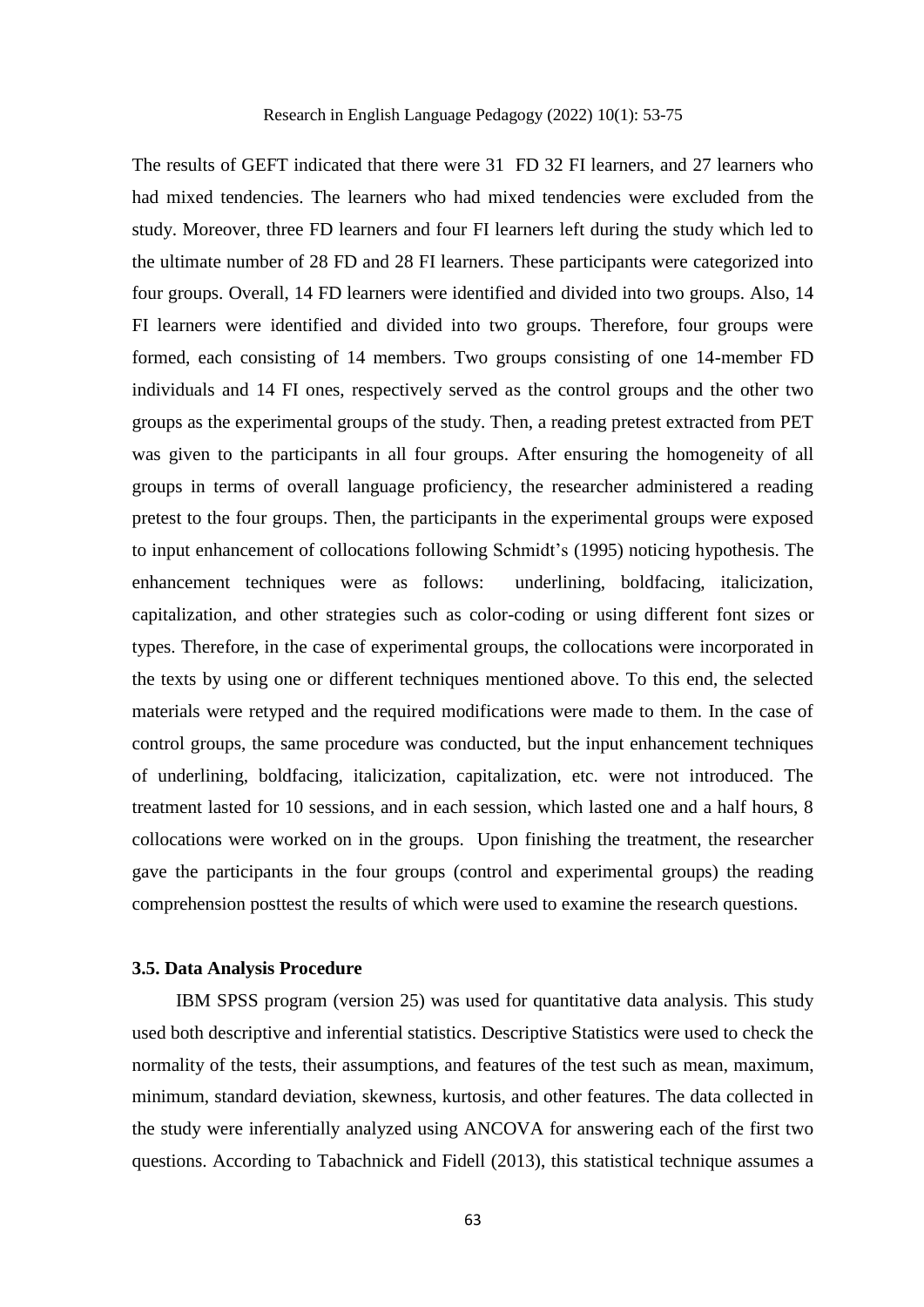lack of univariate and multivariate outliers, normality of subgroups' distributions, homogeneity of variances, reliable measurement of the covariate prior to the treatments, and linearity and homogeneity of regression slopes. Preliminary checks showed that all these requirements were met and no meddlesome violations were observed.

#### **4. Results**

# **4.1. Results of the Proficiency Test**

Initially, 120 language learners at an intermediate level were selected based on their availability. Intermediate learners took the Nelson test so that their scores could be used as a criterion to single out those participants who had the closest scores to the mean. In other words, the attempt aimed at selecting only participants with homogenized English language proficiency. Table 2 shows the descriptive statistics of the 120 intermediate language learners.

#### Table 2.

#### *Descriptive Statistics for the Proficiency Test*

|                    | N   | Minimum | Maximum | Mean    | Std. Deviation |
|--------------------|-----|---------|---------|---------|----------------|
| Nelson Test        | 120 | 21.00   | 48.00   | 40.1556 | 5.71596        |
| Valid N (listwise) | 120 |         |         |         |                |

To choose those students with homogenized language proficiency, students whose scores fell within the range of mean score  $\pm 1$  SD were extracted from the pool of 120 language learners. To this end, 90 participants were selected. These participants were then given the GEFT and based on the results four groups each consisting of 14 participants took part in the present study.

#### **4.2. Results of the Reading Pretest and Posttest**

To address the research questions, an ANCOVA was run. To perform ANCOVA, some assumptions need to be checked such as the interval data, the normality of the data, the equality of error variances, and the equality of slope of regression lines between groups. Table 3 represents the results of the descriptive statistics for reading in all the groups.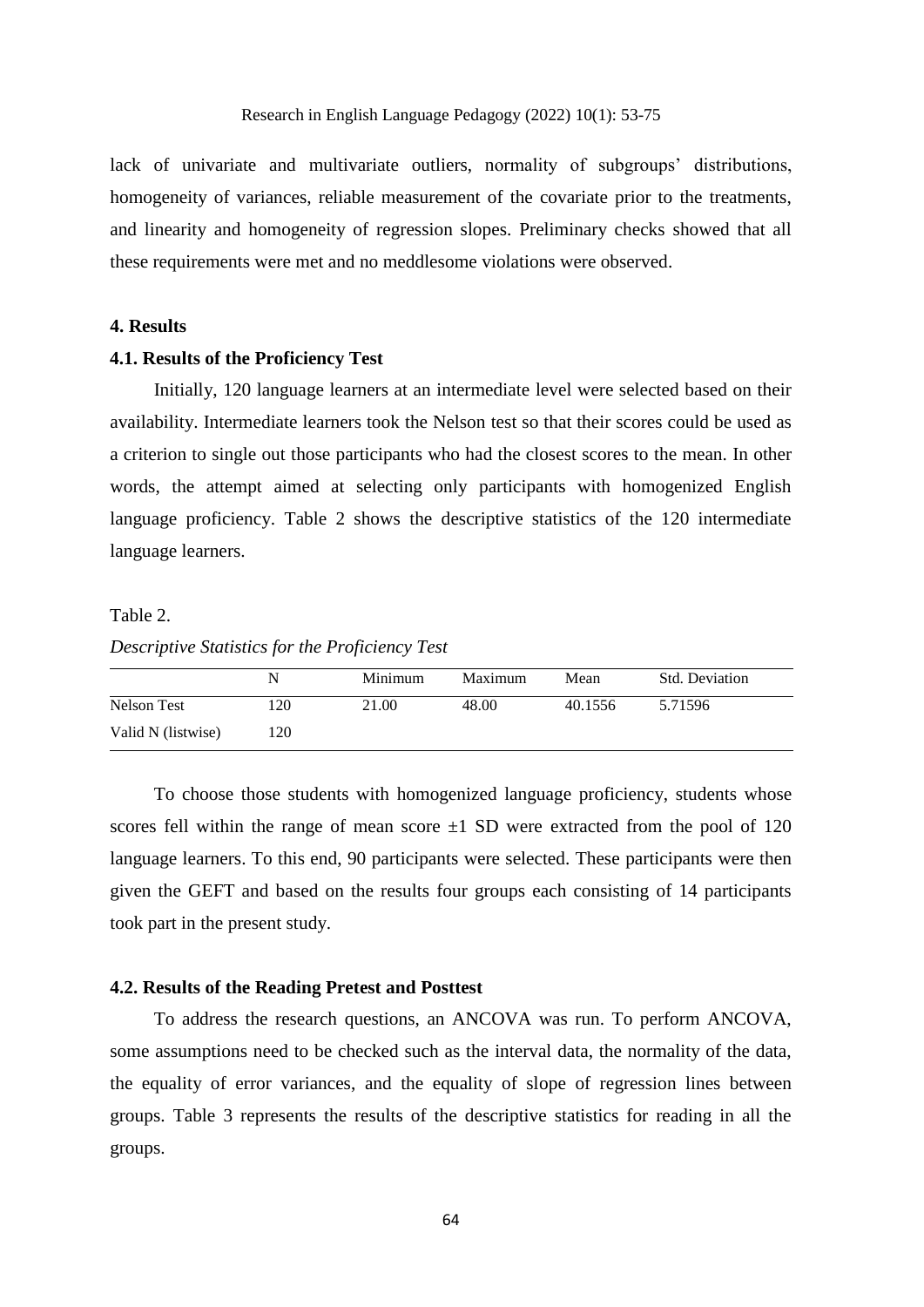# Table 3.

*Descriptive Statistics of Skewness and Kurtosis for Reading in the Two Experimental and the Two Control Groups*

|                             |          |     |                     |                      |         | Std.                |          |      |                           |       |
|-----------------------------|----------|-----|---------------------|----------------------|---------|---------------------|----------|------|---------------------------|-------|
|                             |          | N   |                     | Minimum Maximum Mean |         | Deviation Skewness  |          |      | Kurtosis                  |       |
|                             |          |     |                     |                      |         |                     |          | Std. |                           | Std.  |
| Group                       |          |     | Statistic Statistic | Statistic            |         | Statistic Statistic |          |      | Statistic Error Statistic | Error |
| Field-                      | Pretest  | 14  | 8.00                | 19.00                |         | 13.7143 2.81284     | $-.216$  | .597 | .484                      | 1.154 |
| dependent<br>Experimental   | Posttest | 14  | 23.00               | 31.00                |         | 26.9286 2.70226     | .143     | .597 | $-1.240$                  | 1.154 |
| Field-                      | Pretest  | 14  | 12.00               | 17.00                |         | 14.1429 1.61041     | .118     | .597 | $-953$                    | 1.154 |
| independent<br>Experimental | Posttest | 14  | 8.00                | 19.00                |         | 15.1429 2.87849     | $-1.092$ | .597 | 1.693                     | 1.154 |
| Field-                      | Pretest  | -14 | 10.00               | 19.00                |         | 15.1429 2.98347     | $-.506$  | .597 | $-.679$                   | 1.154 |
| dependent<br>Control        | Posttest | 14  | 10.00               | 19.00                |         | 14.9286 2.49505     | $-.322$  | .597 | $-.233$                   | 1.154 |
| Field-                      | Pretest  | 14  | 12.00               | 18.00                | 14.3571 | 2.02322             | .405     | .597 | $-.885$                   | 1.154 |
| independent<br>Control      | Posttest | 14  | 8.00                | 19.00                | 15.1429 | 2.87849             | $-1.092$ | .597 | 1.693                     | 1.154 |

As it can be observed, the data were distributed normally. Descriptive statistics for the normality of data indicated normality. To gain more certainty about the normality of the data obtained, it was decided to subject the data to inferential checks of normality of Kolmogrove-Smirnov and Shapiro-Wilk's tests. Table 4 below shows the statistics.

# Table 4.

*Kolmogrov- Smirnov and Shapiro-Wilk's Tests of Normality for Reading in the Two Experimental and the Two Control Groups*

|          |                           |                  | Kolmogorov-Smirnov <sup>a</sup> |         |                  | Shapiro-Wilk |      |
|----------|---------------------------|------------------|---------------------------------|---------|------------------|--------------|------|
|          | Group                     | <b>Statistic</b> | df                              | Sig.    | <b>Statistic</b> | df           | Sig. |
| Pretest  | Field-dependent           | .183             | 14                              | $.200*$ | .971             | 14           | .893 |
|          | Experimental              |                  |                                 |         |                  |              |      |
|          | Field-independent         | .131             | 14                              | $.200*$ | .936             | 14           | .368 |
|          | Experimental              |                  |                                 |         |                  |              |      |
|          | Field-dependent Control   | .162             | 14                              | $.200*$ | .924             | 14           | .255 |
|          | Field-independent Control | .213             | 14                              | .085    | .890             | 14           | .082 |
| Posttest | Field-dependent           | .146             | 14                              | $.200*$ | .934             | 14           | .350 |
|          | Experimental              |                  |                                 |         |                  |              |      |
|          | Field-independent         | .131             |                                 | $.200*$ |                  | 14           | .299 |
|          | Experimental              |                  | 14                              |         | .929             |              |      |
|          | Field-dependent Control   | .141             | 14                              | $.200*$ | .974             | 14           | .929 |
|          | Field-independent Control | .131             | 14                              | $.200*$ | .929             | 14           | .299 |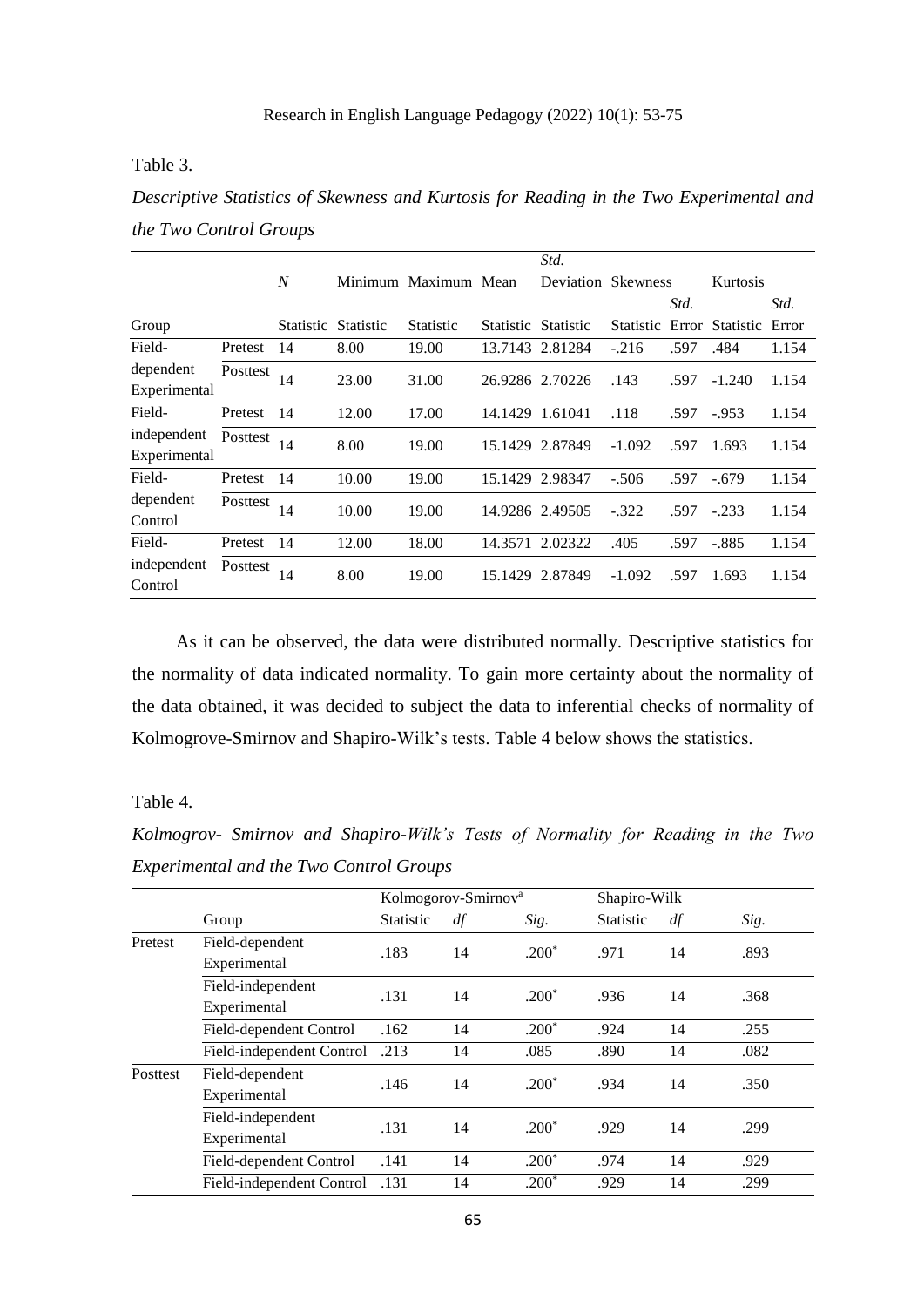Kolmogorov-Smirnov and Shapiro-Wilk's tests of normality indicated that the data were distributed normally. As shown in Table 4, the value of *p* in the two experimental and the two control groups pretest were respectively, .893, .368, .255, and .082. The value of P the two experimental and the two in the control groups post-test were respectively, .350, .299, .929, and .299. Therefore, the normality of data in the two experimental and two control groups was observed. The boxplots and normal curve histograms of normality are presented in Appendices (B and C). The third assumption to perform ANCOVA is Levene's test of equality of error variances which is presented in Table 5 below.

Table 5.

*Levene's Test of Equality of Error Variances for Reading in the Two Experimental and the Two Control Groups*

| Dependent Variable: Posttest |  |     |      |  |  |  |
|------------------------------|--|-----|------|--|--|--|
|                              |  | df2 | Sig. |  |  |  |
| .580                         |  |     |      |  |  |  |

In Table 5, the evidence showed the value of  $p = .631$ . As the assumption of the equality of error variances was observed, the equality of slope of regression lines between groups was checked (Table 6).

Table 6.

*The Equality of Slope of Regression Lines between Groups for Reading in the Two Experimental and the Two Control Groups*

| Dependent Variable: Posttest |                       |    |             |        |      |
|------------------------------|-----------------------|----|-------------|--------|------|
|                              | Type III Sum of       |    |             |        |      |
| Source                       | Squares               | df | Mean Square | F      | Sig. |
| <b>Corrected Model</b>       | 1506.898 <sup>a</sup> | 7  | 215.271     | 28.621 | .000 |
| Intercept                    | 281.319               | 1  | 281.319     | 37.402 | .000 |
| Group                        | 78.373                | 3  | 26.124      | 3.473  | .023 |
| Pretest                      | 6.274                 | 1  | 6.274       | .834   | .366 |
| Group * Pretest              | 12.400                | 3  | 4.133       | .550   | .651 |
| Error                        | 361.030               | 48 | 7.521       |        |      |
| Total                        | 20084.000             | 56 |             |        |      |
| <b>Corrected Total</b>       | 1867.929              | 55 |             |        |      |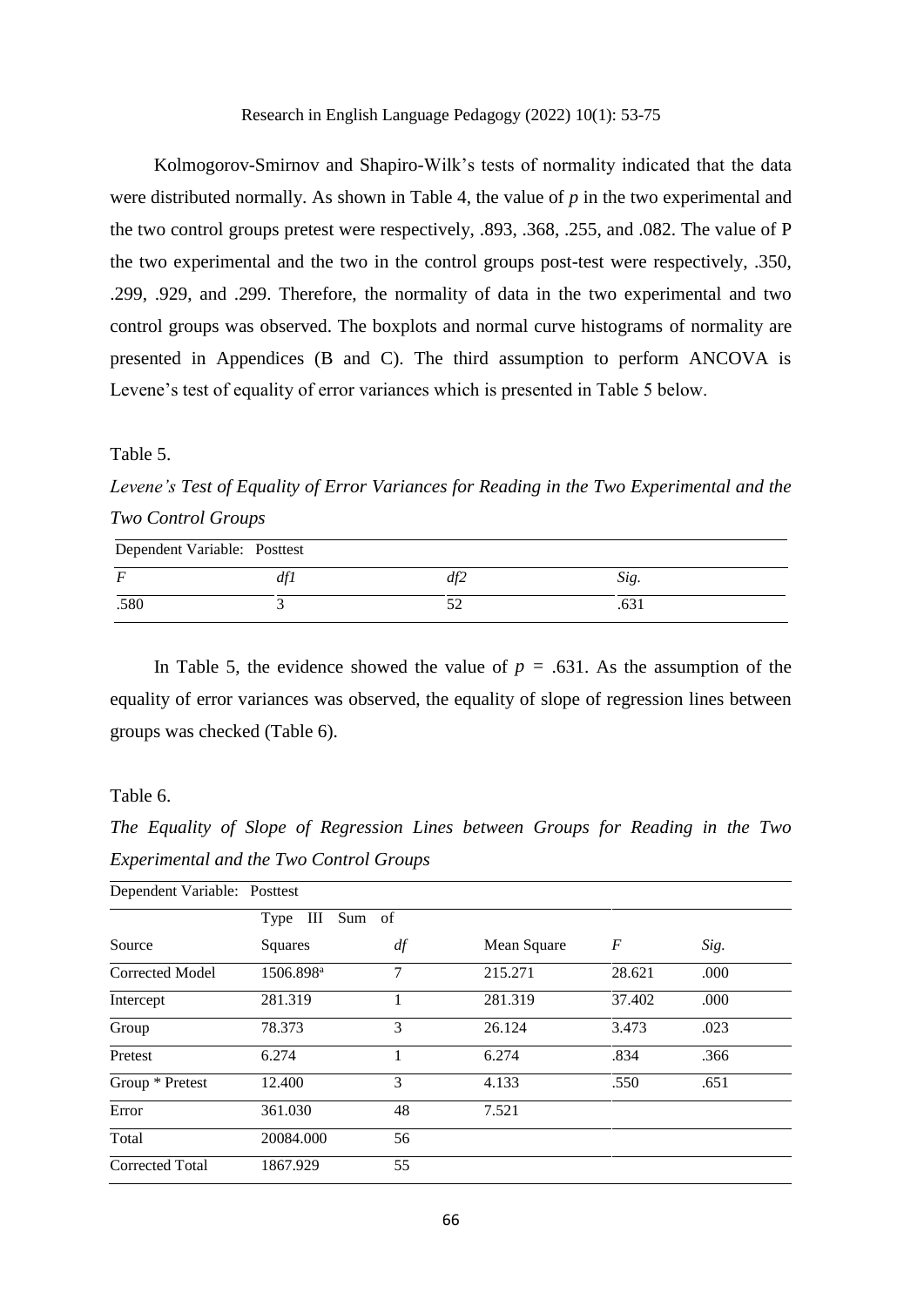As it can be seen, the value of *p* in the fifth line was more than .05,  $(P > .000) p =$ .651. Therefore, the equality of slope of regression lines between groups has been observed. As the data were distributed normally and all the assumptions were checked, ANCOVA was run to show the difference between the four groups (Tables 7, 8, and 9).

Table 7.

*Analysis of Co-Variance for Reading in the Two Experimental and the Two Control Groups*

| Dependent Variable: Posttest                         |                       |                |             |        |      |  |  |
|------------------------------------------------------|-----------------------|----------------|-------------|--------|------|--|--|
|                                                      | Type III              | Sum of         |             |        |      |  |  |
| Source                                               | Squares               | df             | Mean Square | F      | Sig. |  |  |
| <b>Corrected Model</b>                               | 1494.498 <sup>a</sup> | $\overline{4}$ | 373.625     | 51.027 | .000 |  |  |
| Intercept                                            | 307.219               |                | 307.219     | 41.957 | .000 |  |  |
| Pretest                                              | 17.856                |                | 17.856      | 2.439  | .125 |  |  |
| Group                                                | 1491.368              | 3              | 497.123     | 67.893 | .000 |  |  |
| Error                                                | 373.430               | 51             | 7.322       |        |      |  |  |
| Total                                                | 20084.000             | 56             |             |        |      |  |  |
| <b>Corrected Total</b>                               | 1867.929              | 55             |             |        |      |  |  |
| a. R Squared = $.800$ (Adjusted R Squared = $.784$ ) |                       |                |             |        |      |  |  |

Table 7 shows that there is a significant difference between groups ( $F = 67.893$ , df = 3,  $P = .000$  ( $P < .000$ ). It means that the learners in the experimental group performed better than the control group.

### Table 8.

*Estimated Marginal Means for Reading in the Two Experimental and the Two Control Groups*

| <b>Estimates</b>               |                       |                   |                         |                    |  |  |  |  |
|--------------------------------|-----------------------|-------------------|-------------------------|--------------------|--|--|--|--|
| Dependent Variable: Posttest   |                       |                   |                         |                    |  |  |  |  |
|                                |                       |                   | 95% Confidence Interval |                    |  |  |  |  |
| Group                          | Mean                  | <i>Std.</i> Error | Lower Bound             | <b>Upper Bound</b> |  |  |  |  |
| Field-dependent Experimental   | $27.080$ <sup>a</sup> | .730              | 25.615                  | 28.544             |  |  |  |  |
| Field-independent Experimental | $15.190^{\rm a}$      | .724              | 13.737                  | 16.644             |  |  |  |  |
| Field-dependent Control        | 14.734 <sup>a</sup>   | .734              | 13.261                  | 16.208             |  |  |  |  |
| Field-independent Control      | 15.139 <sup>a</sup>   | .723              | 13.687                  | 16.590             |  |  |  |  |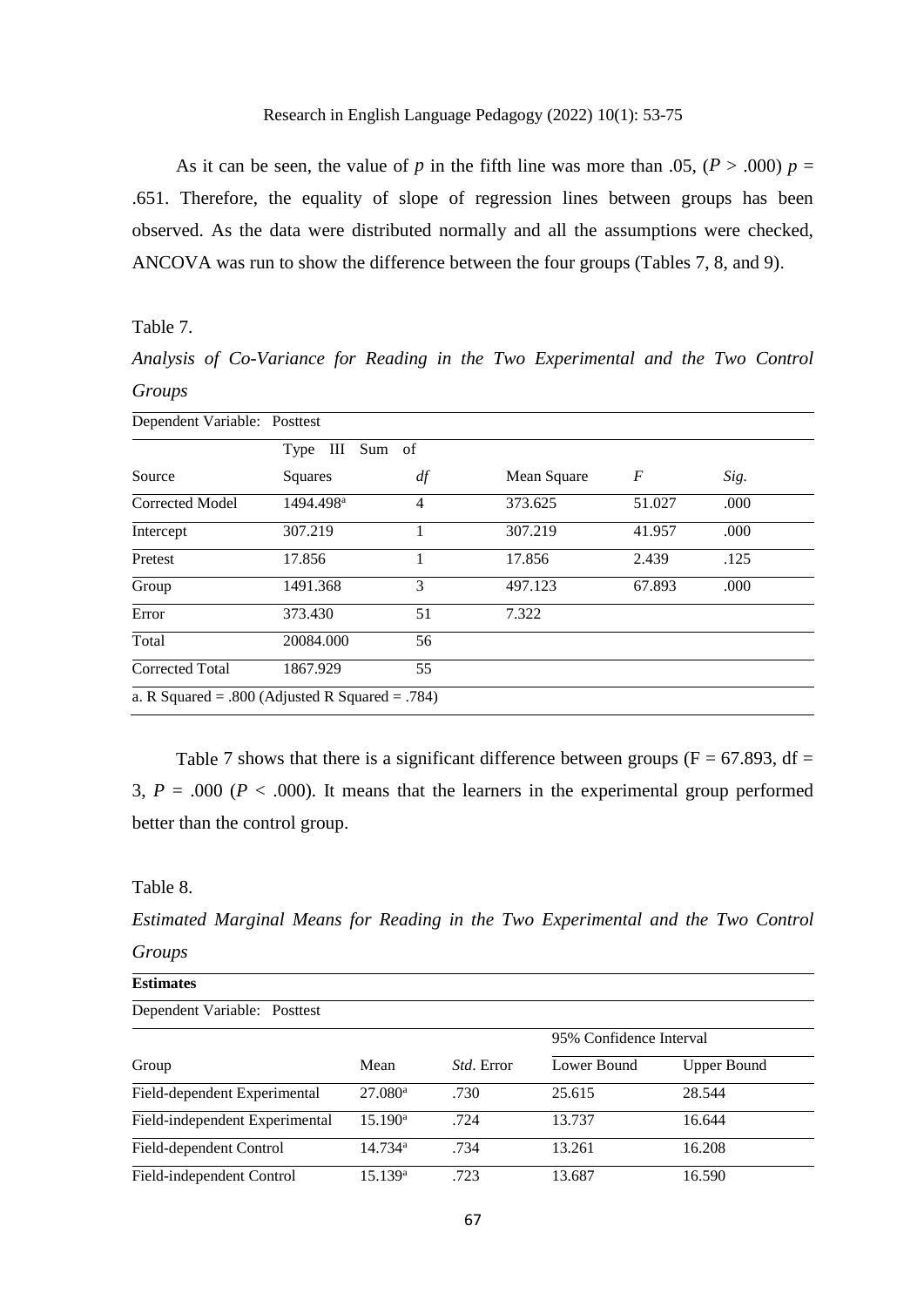As indicated in Table 8, the value of mean in the two experimental and the two control groups was respectively 27.080, 15.190, 14.734, and 15.139.

# Table 9.

*The Mean Difference for Reading in the Two Experimental and the Two Control Groups*

| <b>Pairwise Comparisons</b>             |                   |            |               |                     |                             |                    |  |
|-----------------------------------------|-------------------|------------|---------------|---------------------|-----------------------------|--------------------|--|
| Dependent Variable: Posttest            |                   |            |               |                     |                             |                    |  |
|                                         |                   |            |               |                     | 95% Confidence Interval for |                    |  |
|                                         |                   | Mean       |               |                     | Differenceb                 |                    |  |
|                                         |                   | Difference | Std.          |                     | Lower                       |                    |  |
| (I) Group                               | (J) Group         | $(I-J)$    | Error         | $Sig.$ <sup>b</sup> | Bound                       | <b>Upper Bound</b> |  |
| Field-dependent                         | Field-independent | 11.889*    | 1.025         | .000                | 9.832                       | 13.947             |  |
| Experimental                            | Experimental      |            |               |                     |                             |                    |  |
|                                         | Field-dependent   | 12.345*    | 1.046         | .000                | 10.245                      | 14.446             |  |
|                                         | Control           |            |               |                     |                             |                    |  |
|                                         | Field-independent | 11.941*    | .000<br>1.028 | 9.878               | 14.004                      |                    |  |
|                                         | Control           |            |               |                     |                             |                    |  |
| Field-independent                       | Field-dependent   | $-11.889*$ | 1.025         | .000                | $-13.947$                   | $-9.832$           |  |
| Experimental                            | Experimental      |            |               |                     |                             |                    |  |
|                                         | Field-dependent   | .456       | 1.034         | .661                | $-1.621$                    | 2.533              |  |
|                                         | Control           |            |               |                     |                             |                    |  |
|                                         | Field-independent | .052       | 1.023         | .960                | $-2.003$                    | 2.106              |  |
|                                         | Control           |            |               |                     |                             |                    |  |
| Field-dependent Control Field-dependent |                   | $-12.345*$ | 1.046         | .000                | $-14.446$                   | $-10.245$          |  |
|                                         | Experimental      |            |               |                     |                             |                    |  |
|                                         | Field-independent | $-.456$    | 1.034         | .661                | $-2.533$                    | 1.621              |  |
|                                         | Experimental      |            |               |                     |                             |                    |  |
|                                         | Field-independent | $-.404$    | 1.030         | .696                | $-2.472$                    | 1.663              |  |
|                                         | Control           |            |               |                     |                             |                    |  |
| Field-independent                       | Field-dependent   | $-11.941*$ | 1.028         | .000                | $-14.004$                   | $-9.878$           |  |
| Control                                 | Experimental      |            |               |                     |                             |                    |  |
|                                         | Field-independent | $-.052$    | 1.023         | .960                | $-2.106$                    | 2.003              |  |
|                                         | Experimental      |            |               |                     |                             |                    |  |
|                                         | Field-dependent   | .404       | 1.030         | .696                | $-1.663$                    | 2.472              |  |
|                                         | Control           |            |               |                     |                             |                    |  |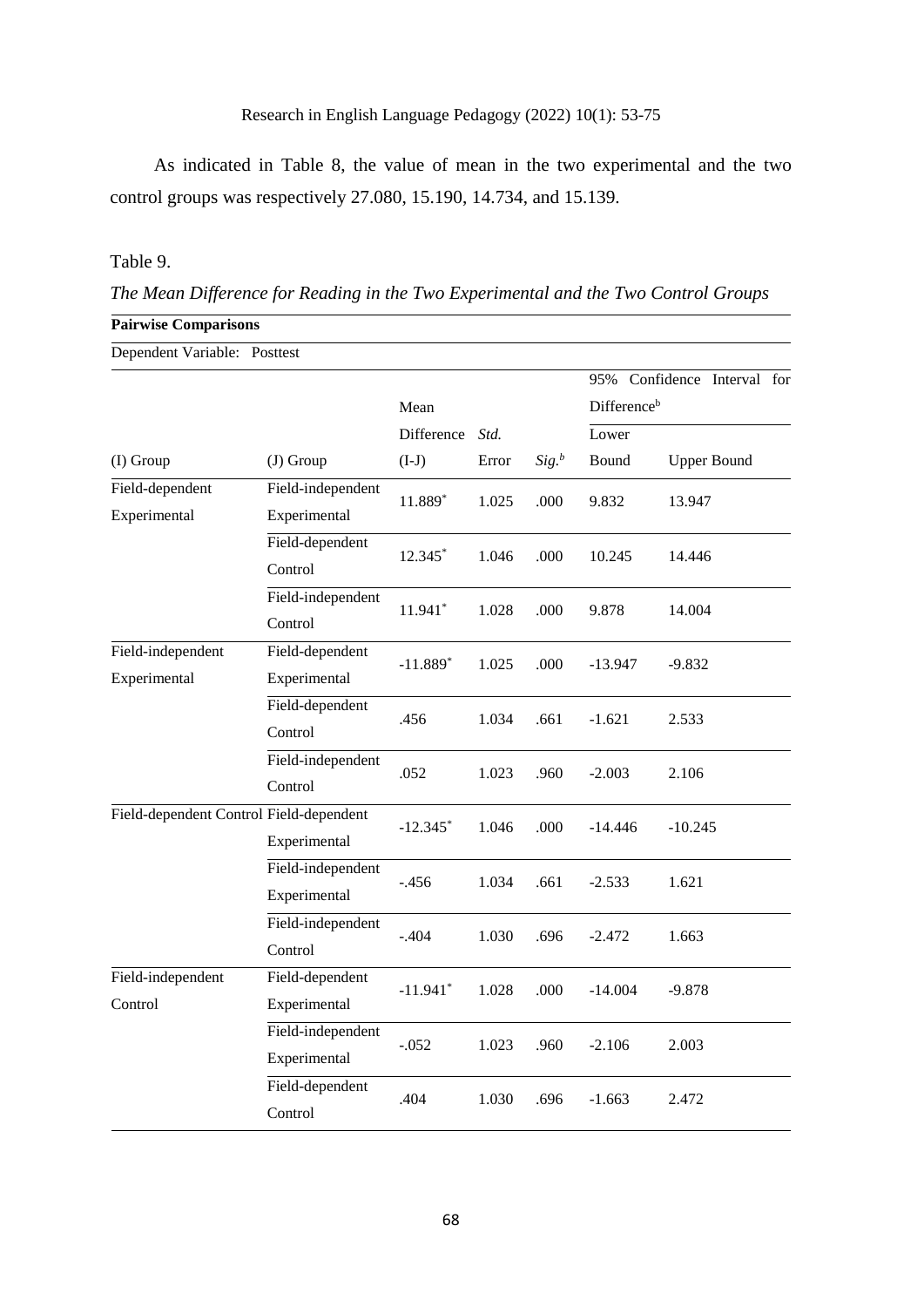As shown in Table 9, the mean difference for the FD group ( $MD = 12.345$ ,  $P = .000$ )  $(P < .05)$  indicated that the performance of the experimental group was better than the control group. The mean difference for the FI group ( $MD = 0.52$ ,  $p = .960$ ) indicated that the control group's performance was better than that of the experimental group. The mean difference of the two experimental groups (MD = 1.025,  $P = .000$  ( $p < .05$ ) indicated that the performance of FD experimental group was better than that of FI experimental group.

# **5. Discussion**

The current study aimed at investigating the possible effect of input enhancement of collocations on the reading comprehension performance of Iranian field-dependent and independent learners. The results of the analyses demonstrated that input enhancement of collocations had a significant effect on the reading comprehension performance of both FD and FI learners. However, this effect was different for the two groups with FD learners outperforming the FI ones. Based on the statistical analysis of the data which was done for the comparison between FD and FI learners in the current study, it was concluded that FD participants showed more improvement in their reading comprehension compared with FI ones, in other words, FD learners outperformed FI learners in their post-test of reading.

The findings of this study are in line with Boutin and Chinien (2005). In a quasiexperimental longitudinal study about field-dependence/independence and Information and Communication Technologies (ICT) in L2, as they found that FD learners were better language learners when it came to overall language learning. The findings of the current study are also in line with the findings of Chapelle and Roberts (2006), and Hwang's (1997) study of FD and English reading comprehension of Taiwanese students in which they found a significant positive relationship between reading comprehension and FD. The findings of the current study in this regard can be explained based on Chapelle's (1988) idea that FD individuals rely on external cues. The findings of the present study are, however, in contrast with the results of Salamian (2002). Salamian (2002) in a study of the relationship between FD/FI and performance found no relationship between FD/FI and the students' performance in language learning.

In line with the findings of the current study, in studies conducted by Brown (2000) and Salmani Nodoushan (2005), they concluded that there was a positive correlation between the cognitive style of field-dependence and success in reading. However, the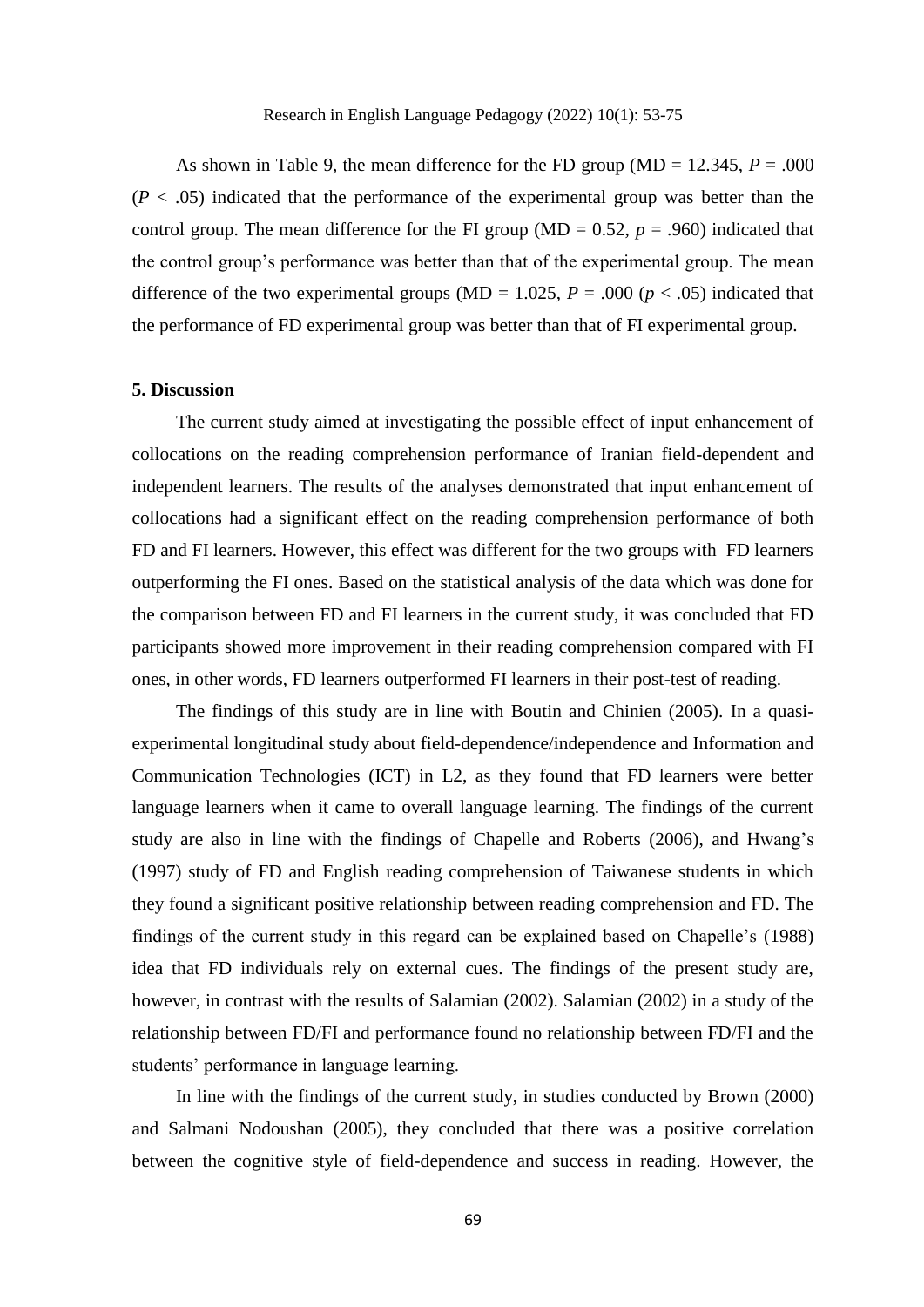cognitive style of field independence may not be necessarily a weakness as the learners with FI style have a better performance in social contexts (Salmani Nodoushan, 2007). In their paper, Rickards et al. (1997) concluded that individuals with field independence and field dependence styles used different strategies while engaging in listening and reading comprehension activities. Similarly, Yamini and Ahmadi (2003) examined the impact of FD/ FI on the application of listening comprehension strategies, with the results showing that FD and FI learners used different strategies.

The findings of the present study can be justified because those learners with FD style possess larger memory capacity compared to FI ones (Messick, 1984). This may impact their performance in particular on reading tests. As FD learners experience no problem in dissembling parts from the whole or in segregating information (Witkin et al., 1971), FI individuals' lack of this ability may be another reason for their weak reading performance. So, it appears that individuals with FI styles need to receive more training in analysis and differentiation between relevant and irrelevant cues in reading materials.

# **6. Conclusion**

It is generally concluded in the literature that enhancing the input can positively contribute to the learners' performance in the second or foreign language. However, as learners with dissimilar cognitive styles might produce different performance outcomes in language learning, differentiating between them with reference to their cognitive styles would lead to more effective language teaching and learning strategies. In this regard, the findings of this research could be interpreted as being supportive of the idea that input enhancement of lexical items could have a significant impact on the reading comprehension performance of the learners. Nonetheless, this effect was more significant for FD learners than the FI ones.

Based on the findings of the present study, teachers' awareness regarding input enhancement and cognitive styles should be raised. Moreover, teacher training programs can include training on cognitive styles and their relationship with reading comprehension to prepare teachers for acknowledging learners' differences in language classrooms. Similarly, teacher trainers should include training for both in-service and pre-service teachers for giving them information on how to deal with students with FD and/or FI styles.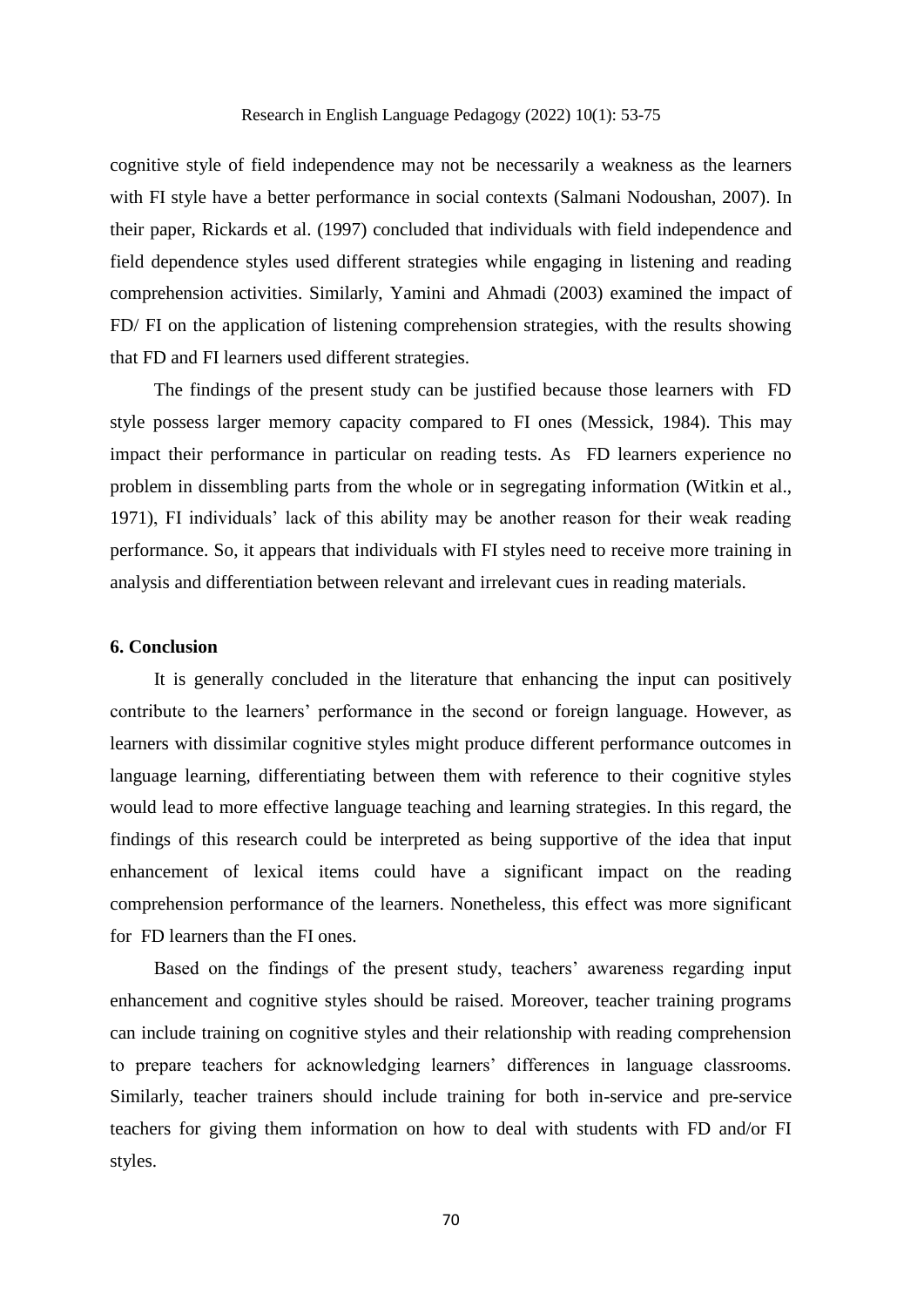The findings of the present research cannot be generalized to other input enhancement settings since, to the best of the present researchers' knowledge, no researcher has so far examined the contribution of input enhancement of collocations to the reading comprehension performance of EFL learners concerning their FD/FI cognitive styles. Hence, the only conclusion that can be drawn from the results of the current research is that input enhancement of collocations is not equally beneficial for learners with different FD/FI tendencies. Generalization of the findings of the current research should be made with extreme caution since much more research with a larger sample size is needed. This study was limited to only one level of proficiency, i.e., intermediate, and one gender, i.e., females. Future research, with larger groups, can include L2 learners of higher or lower levels of language proficiency, and other gender or mixed genders to examine how input enhancement can significantly affect FD and FI learners' target language performance.

Based on the findings of the current study, some research proposals can be suggested for future researchers. In the first place, it is suggested that similar studies focusing on FD and FI learners be conducted to reach more conclusive results. There are still many variables affecting reading comprehension in need of further research. For instance, cognitive and socio-affective strategy training may have the potentials to be positively used for reading comprehension enhancement. In addition, it is suggested that future research control for many other intervening variables like personality, motivation level, sociocultural background, etc. when examining the effect of collocational awareness on reading comprehension. It should be further investigated how input enhancement of collocations may affect other language skills like listening, speaking, and writing. Finally, it is advised that some qualitative research be used to further explore the objectives of the current study. For instance, classroom observation can provide valuable information about the students' reactions to input enhancement of collocations, their attitudes, motivation, and engagement.

#### **References**

Afflerbach, P., Pearson, P. D., & Paris, P. (2017). Skills and strategies: Their differences, their relationships, and why they matter. In K. Mokhtari (Ed.), *Improving reading comprehension through metacognitive reading strategies instruction* (pp. 33-50). Rowman and Littlefield.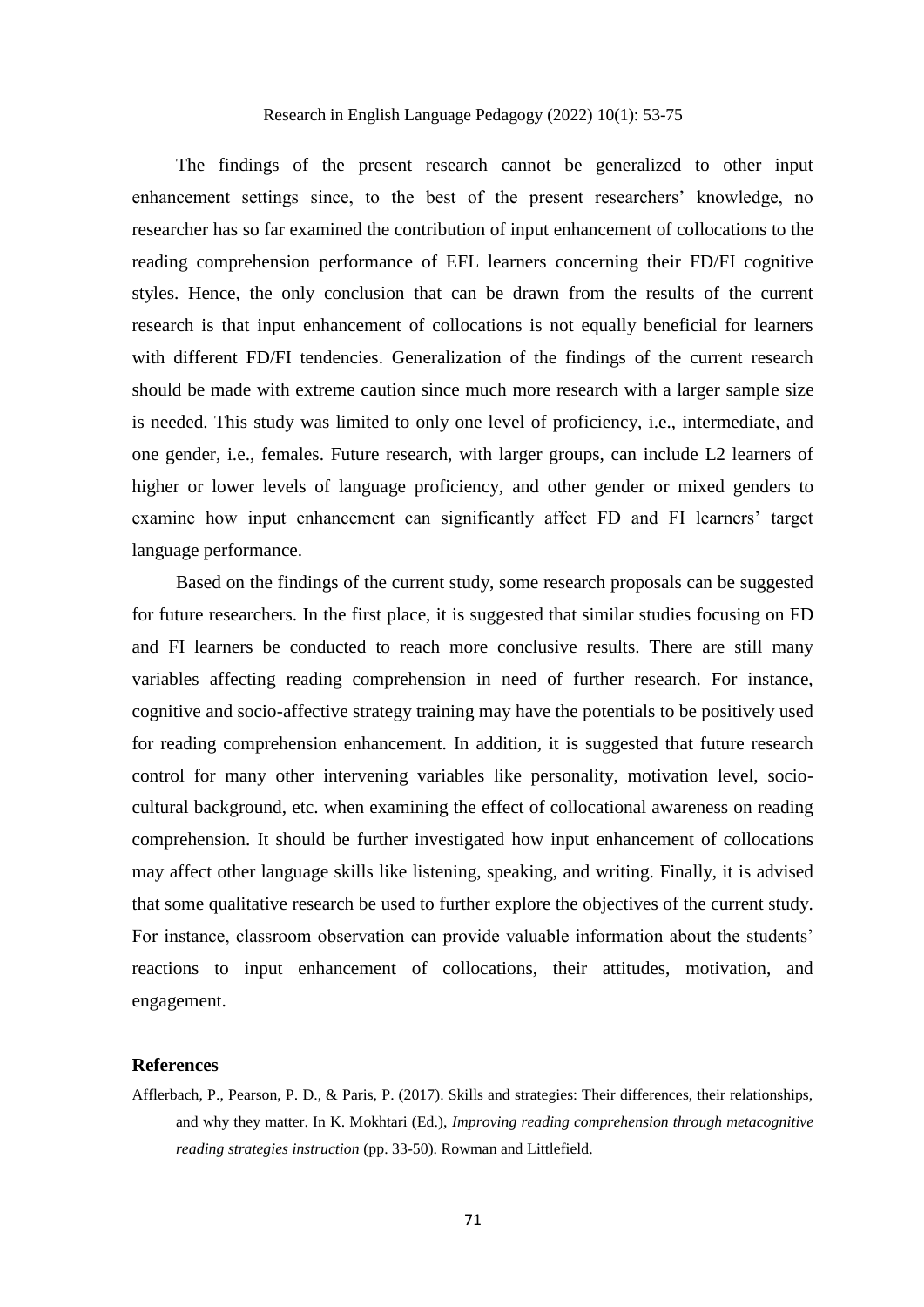- Altun, A., & Cakan, M. (2006). Undergraduate students' academic achievement, fielddependent/independent cognitive styles, and attitude toward computers. *Educational Technology & Society*, *9*(1), 289-297.
- Boutin, F., & Chinien, C. (2005). *Cognitive style and ICT mediated testing: Listening comprehension and speaking ability in L2* (Vol. 2005). [10.1109/ITHET.2005.1560245](https://doi.org/10.1109/ITHET.2005.1560245)
- Brevik, L. M. (2019). Explicit reading strategy instruction or daily use of strategies? Studying the teaching of reading comprehension through naturalistic classroom observation in English L2. *Reading and Writing*, *32*(9), 2281-2310.<https://doi.org/10.1007/s11145-019-09951-w>
- Brown, H. D. (2000). Principles of Language Learning And Teaching. *Tesol Quarterly*, *14*. <https://doi.org/10.2307/3586319>
- Chapelle, C. (1988). Field independence: A source of language test variance? *Language Testing*, *5*(1), 62-82. <https://doi.org/10.1177/026553228800500105>
- Chapelle, C., & Roberts, C. (2006). Ambiguity tolerance and field independence as predictors of proficiency in English as a second language. *Language Learning*, *36*, 27-45. [https://doi.org/10.1111/j.1467-](https://doi.org/10.1111/j.1467-1770.1986.tb00367.x) [1770.1986.tb00367.x](https://doi.org/10.1111/j.1467-1770.1986.tb00367.x)
- Cho, S., Xu, Y., & Rhodes, J. A. (2010). Examining English language learners' motivation of, and engagement in, reading: A qualitative study. *Reading Matrix*, *10*(2), 205-221.
- Conrad, R., & Donaldson, J. A. (2004). *Engaging the online learner: Activities and resources for creative instruction*. Jossey-Bass.
- Dreyer, C., & Nel, C. (2003). Teaching reading strategies and reading comprehension within a technologyenhanced learning environment. *System*, *31*, 349-365[. 10.1016/S0346-251X\(03\)00047-2](https://doi.org/10.1016/S0346-251X(03)00047-2)
- Ellis, R. (2008). *The study of second language acquisition* (2nd ed.). Oxford University Press.
- Fani, M., & Hashamdar, M. (2017). The comparative effect of using visual and auditory input enhancement on the use of cohesive devices in the writing of Iranian EFL filed-dependent and independent learners. *Journal of Language Horizons*, *1*(2), 73-87.<https://doi.org/10.22051/lghor.2018.17417.1070>
- Fazlali, B., & Shahini, A. (2019). The effect of input enhancement and consciousness-raising techniques on the acquisition of lexical and grammatical collocation of Iranian EFL learners. *The Electronic Journal for English as a Second Language*, *24*(2), 1-21.
- Fowler, W. S., & Coe, N. (1976). *Nelson English language tests: Book 1, elementary*. Nelson.
- Ghonsooly, B., & Eghtesadee, A. R. (2006). Role of cognitive style of field dependence/independence in using metacognitive and cognitive reading strategies by a group of skilled and novice Iranian students of English. *Asian EFL Journal Quarterly*, *8*(4), 119-150.
- Goudarzi, Z., & Moini, M. R. (2012). The effect of input enhancement of collocations in reading on collocation learning and retention of EFL learners. *International Education Studies*, *5*(3), 247-258. <https://doi.org/10.5539/ies.v5n3p247>
- Hansen, J., & Stansfield, C. (1981). The relationship of field-dependent/independent cognitive styles to foreign language achievement. *Language Learning*, *31*, 349-367. [https://doi.org/10.1111/j.1467-](https://doi.org/10.1111/j.1467-1770.1981.tb01389.x) [1770.1981.tb01389.x](https://doi.org/10.1111/j.1467-1770.1981.tb01389.x)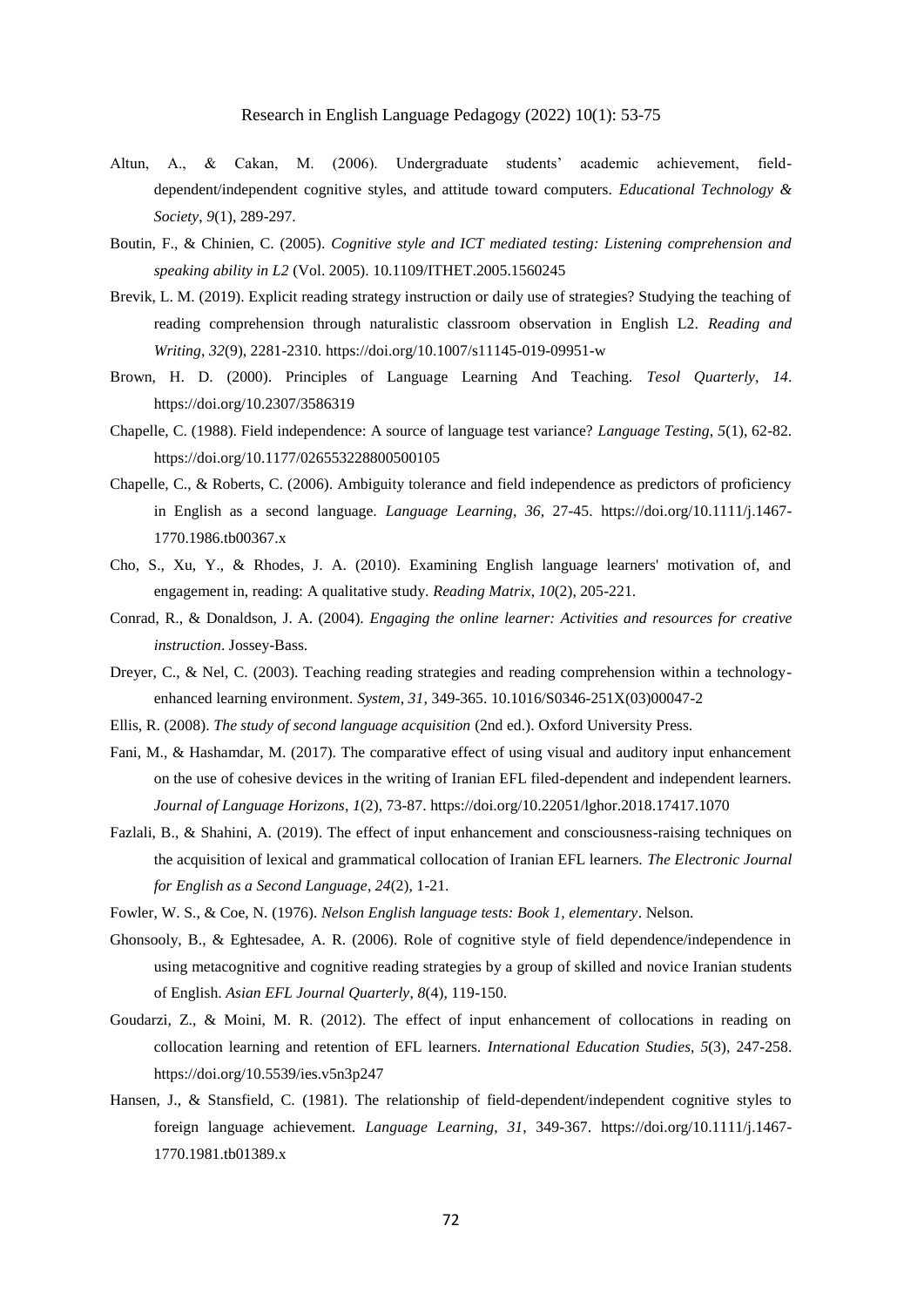- Hashemian, M., & Farhang-Ju, M. (2018). Effects of metalinguistic feedback on the grammatical accuracy of Iranian field (in)dependent L2 learners' writing ability. *Journal of Research in Applied Linguistics*, *9*(2), 141-161.
- Howarth, P. (1998). Phraseology and Second Language Proficiency. *Applied Linguistics*, *19*(1), 24-44. <https://doi.org/10.1093/applin/19.1.24>
- Hwang, H., & Duke, N. K. (2020). Content counts and motivation matters: Reading comprehension in thirdgrade students who are English learners. *AERA Open*, *6*(1), 1-17. <https://doi.org/10.1177/2332858419899075>
- Hwang, W. (1997). *Field-independence and English language listening comprehension of Taiwanese university students* [Unpublished doctoral dissertation]. University of Kansas.
- Jamieson, J. (1992). The cognitive styles of reflection/impulsivity and field independence/dependence and ESL success. *The Modern Language Journal*, *76*(4), 491-501. [https://doi.org/10.1111/j.1540-](https://doi.org/10.1111/j.1540-4781.1992.tb05398.x) [4781.1992.tb05398.x](https://doi.org/10.1111/j.1540-4781.1992.tb05398.x)
- Jones, C., & Waller, D. (2017). The effect of input enhancement on vocabulary learning: Is there an impact upon receptive and productive Knowledge? *TESOL International Journal*, *12*(1), 48-62.
- Kharaghani, N., & Ghonsooly, B. (2015). The impact of vocabulary knowledge on reading comprehension ability of Iranian English learners receiving reciprocal teaching and cooperative grouping intervention program. *International Journal of Research Studies in Education*, *4*. <https://doi.org/10.5861/ijrse.2015.1006>
- Kheirzadeh, S., & Kassaian, Z. (2011). Field-dependence/independence as a factor affecting performance on listening comprehension sub-skills: The case of Iranian EFL learners. *Journal of Language Teaching and Research*, *2*(1), 188-195.<https://doi.org/10.4304/jltr.2.1.188-195>
- Khodadady, E., Bagheri, N., & Charbgoo, Z. (2016). Primary school students' cognitive styles and their achievement in English as a foreign language. *Journal of Language Teaching and Research*, *7*(5), 851-858[. https://doi.org/10.17507/jltr.0705.04](https://doi.org/10.17507/jltr.0705.04)
- Lewis, M. (Ed.). (2000). *Teaching collocation: Further developments in the lexical approach* (Vol. 4). Language Teaching Publications.
- Littlemore, J. (2001). Metaphoric competence: A language learning strength of students with a holistic cognitive style? *Tesol Quarterly*, *35*(3), 459-491[. https://doi.org/10.2307/3588031](https://doi.org/10.2307/3588031)
- McCarthy, C., & O'Dell, p. (2006). *English collocations in use*. Oxford University Press.
- Messick, S. (1984). The nature of cognitive styles: Problems and promise in educational practice. *Educational Psychologist*, *19*(2), 59-74.<https://doi.org/10.1080/00461528409529283>
- Mohamadian, Z., & Sabbagh Shabestari, S. (2017). The effect of implicit input enhancement on learning grammatical collocations. *The Journal of Applied Linguistics and Applied Literature: Dynamics and Advances*, *5*(2), 81-90.
- Naseri, E., & Khodabandeh, F. (2019). Comparing the impact of audio-visual input enhancement on collocation learning in traditional and mobile learning contexts. *Applied Research on English Language*, *8*(3), 383-422.<https://doi.org/10.22108/ARE.2019.115716.1434>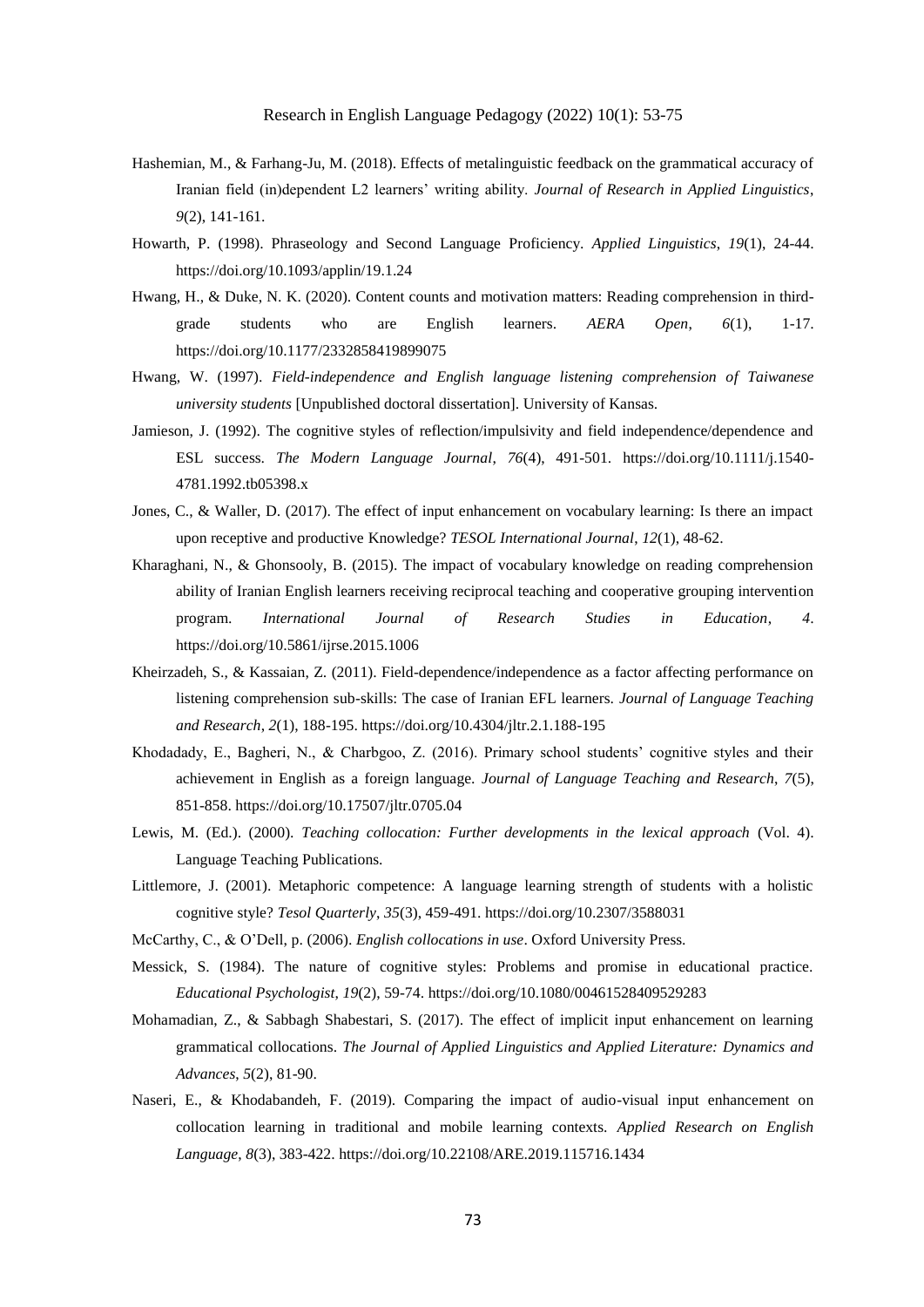- Nation, I. S. P. (2001). *Learning Vocabulary in Another Language*. Cambridge University Press. <https://doi.org/10.1017/CBO9781139524759>
- Niroomand, S. M., & Rostampour, M. (2004). The impact of field dependence/independence cognitive styles and gender differences on lexical knowledge: The case of Iranian academic EFL learners. *Theory and Practice in Language Studies*, *4*(10), 2173-2179.<https://doi.org/10.4304/tpls.4.10.2173-2179>
- Nozari, A., & Siamian, H. (2015). The relationship between field dependent-independent cognitive style and understanding of English text reading and academic success. *Material Socio-medical*, *27*, 39-41. <https://doi.org/10.5455/msm.2014.27.39-41>
- Pearson, P. D., & Cervetti, G. N. (2017). The roots of reading comprehension instruction. In S. E. Israeli (Ed.), *Handbook of research on reading comprehension* (pp. 12–56). The Guilford Press.
- Pei, C. (2008). Review of empirical studies on collocation in the field of SLA. *CELEA Journal*, *31*(6), 72-81.
- Prodromou, L. (2003). Idiomaticity and the non-native speaker. *English Today*, *19*(2), 42-48. <https://doi.org/10.1017/S0266078403002086>
- Quintana, J. (2015). *PET practice tests*. Oxford University Press.
- Rickards, J. P., Fajen, B. R., Sullivan, J. F., & Gillespie, G. (1997). Signaling, notetaking, and field independence–dependence in text comprehension and recall. *Journal of Educational Psychology*, *89*(3), 508-517.<https://doi.org/10.1037/0022-0663.89.3.508>
- Sadeghi, K., Abolfazli, Z., & Pourghafour, E. (2013). The relationship between cognitive style and use of reading strategies by Iranian EFL learners. *Global Journal of Foreign Language Teaching*, *3*(1), 8-18.
- Salamian, V. (2002). *The relationship between field-dependence/independence and performance on LC global and local questions* [Unpublished master's thesis]. Shiraz University.
- Salmani Nodoushan, M. A. (2005). Cognitive Style as a Factor Affecting Task-Based Reading Comprehension Test Scores.
- Salmani Nodoushan, M. A. (2007). Is Field Dependence or Independence a Predictor of EFL Reading Performance? *TESL Canada Journal*, *24*, 82-108[. 10.18806/tesl.v24i2.140](https://doi.org/10.18806/tesl.v24i2.140)
- Schmidt, R. (2001). Attention. In P. Robinson (Ed.), *Cognition and second language instruction* (pp. 3-32). Cambridge University Press.<https://doi.org/10.1017/CBO9781139524780.003>
- Schmidt, R. W. (1995). Consciousness and foreign language learning: A tutorial on the role of attention and awareness in learning. In R. Schmidt (Ed.), *Attention and awareness in foreign language learning* (pp. 1-65). University of Hawaii Press.
- Snow, C. (2002). *Reading for understanding: Toward an R&D program in reading comprehension*. RAND Corporation.
- Stansfield, C., & Hansen, J. (1983). Field dependence-independence as a variable in second language cloze test performance. *Tesol Quarterly*, *17*, 29-38. <https://doi.org/10.2307/3586422>
- Szudarski, P., & Carter, R. (2016). The role of input flood and input enhancement in EFL learners' acquisition of collocations. *International Journal of Applied Linguistics*, *26*(2), 245-265. [https://doi.org/https://doi.org/10.1111/ijal.12092](https://doi.org/https:/doi.org/10.1111/ijal.12092)
- Tabachnick, B. G., & Fidell, L. S. (2013). *Using multivariate statistics* (6 ed.). Pearson Inc.